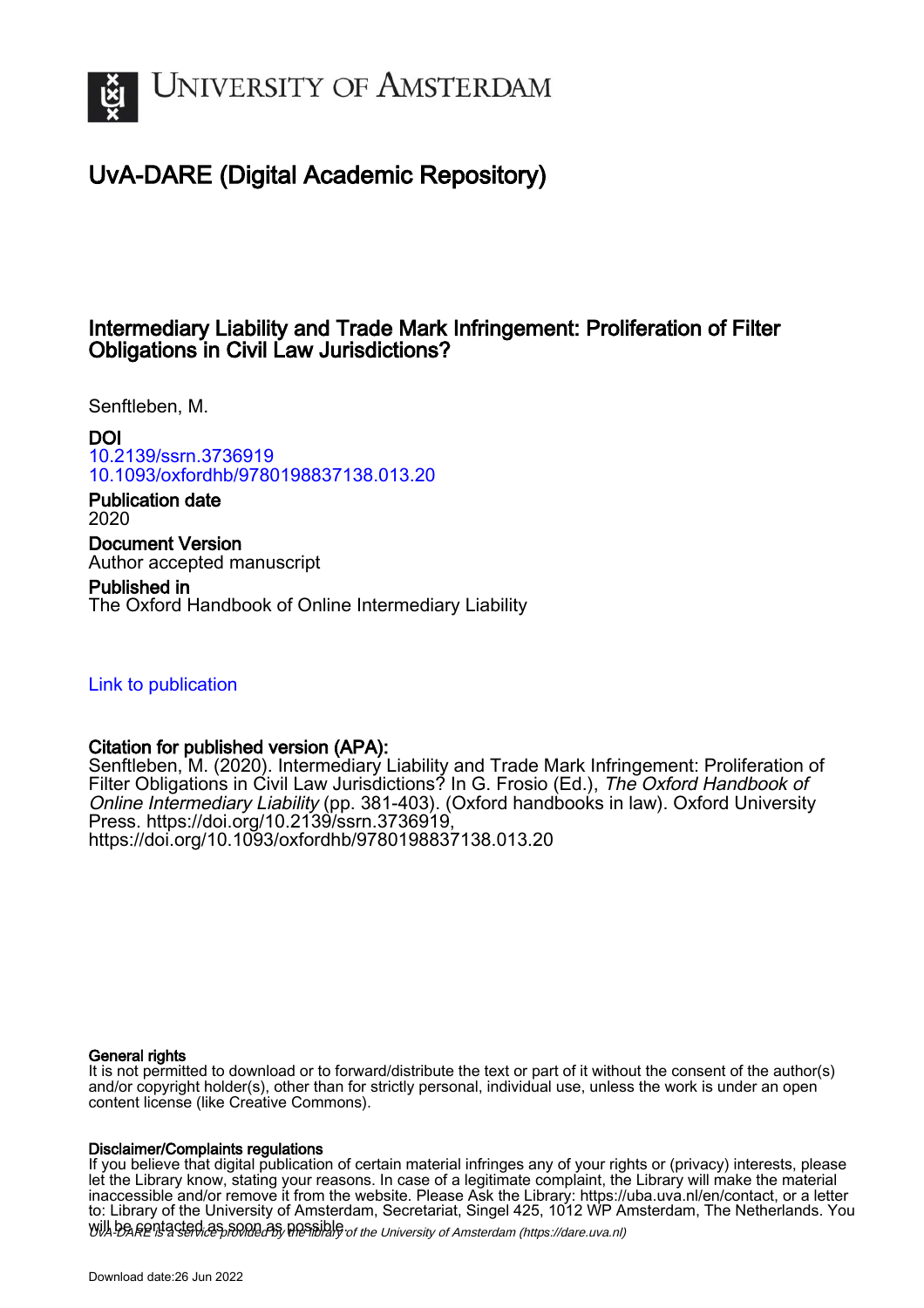### Chapter 20

# Intermediary Liability and Trademark Infringement: Proliferation of Filter Obligations in Civil Law Jurisdictions?

#### Martin Senftleben

The erosion of the safe harbour for hosting in the EU Directive on Copyright in the Digital Single Market  $(DSM$  Directive)<sup>1</sup> leads to a remarkable climate change in the field of EU copyright law and the civil law jurisdictions of continental EU Member States.<sup>2</sup> Inevitably, it raises the question of potential repercussions on the safe harbour for hosting and filtering standards in trademark cases. Even though online marketplaces are explicitly exempted from the new copyright rules<sup>3</sup> and the DSM Directive is not intended to neutralize the safe harbour for hosting in trademark cases,<sup>4</sup> the adoption of a more restrictive approach in copyright law may quicken the appetite of trademark proprietors for

 $4$  ibid Art 17(3).

<sup>&</sup>lt;sup>1</sup> See Directive 2019/790/EU of the European Parliament and of the Council of 17 April 2019 on copyright and related rights in the Digital Single Market and amending Directives 96/9/EC and 2001/29/EC [2019] OJ L 130/92, Art 17(3).

<sup>&</sup>lt;sup>2</sup> Almost all EU Member States follow the civil law tradition. Even in the United Kingdom, Scotland is a civil law jurisdiction. As to the climate change, see Martin Senftleben, 'Bermuda Triangle – Licensing, Filtering and Privileging User-Generated Content Under the New Directive on Copyright in the Digital Single Market' (2019) VUA Centre for Law and Internet Working Paper Series <https://ssrn.com/abstract=3367219>. As to the heated debate accompanying the legislative process, see Martin Senftleben and others, 'The Recommendation on Measures to Safeguard Fundamental Rights and the Open Internet in the Framework of the EU Copyright Reform' (2018) 40 EIPR 149; Christina Angelopoulos, 'On Online Platforms and the Commission's New Proposal for a Directive on Copyright in the Digital Single Market' <https://papers.ssrn.com/sol3/papers.cfm?abstract\_id=2947800>; Giancarlo Frosio, 'From Horizontal to Vertical: An Intermediary Liability Earthquake in Europe' (2017) 12 JIPLP 565- 575; Giancarlo Frosio, 'Reforming Intermediary Liability in the Platform Economy: A European Digital Single Market Strategy' (2017) 112 Northwestern U L Rev 19; Reto Hilty and Valentina Moscon (eds), 'Modernisation of the EU Copyright Rules – Position Statement of the Max Planck Institute for Innovation and Competition' (2017) Max Planck Institute for Innovation and Competition Research Paper no 17-12; Reto Hilty and Valentina Moscon, 'Contributions by the Max Planck Institute for Innovation and Competition in Response to the Questions Raised by the Authorities of Belgium, the Czech Republic, Finland, Hungary, Ireland and the Netherlands to the Council Legal Service Regarding Article 13 and Recital 38 of the Proposal for a Directive on Copyright in the Digital Single Market' (2018) <http://www.ip.mpg.de>; CREATe and others, 'Open letter to Members of the European Parliament and the Council of the European Union' (26 April 2018) <http://www.create.ac.uk/policy-responses/eu-copyright-reform>; Eleonora Rosati, 'Why a Reform of Hosting Providers' Safe Harbour is Unnecessary Under EU Copyright Law' (August 2016) CREATe Working Paper 2016/11 <https://ssrn.com/abstract=2830440>; Sophie Stalla-Bourdillon and others, 'Open Letter to the European Commission – On the Importance of Preserving the Consistency and Integrity of the EU Acquis Relating to Content Monitoring within the Information Society' (19 October 2016) <https://ssrn.com/abstract=2850483>.

<sup>3</sup> See Directive 2019/790/EU (n 1) Recital 62.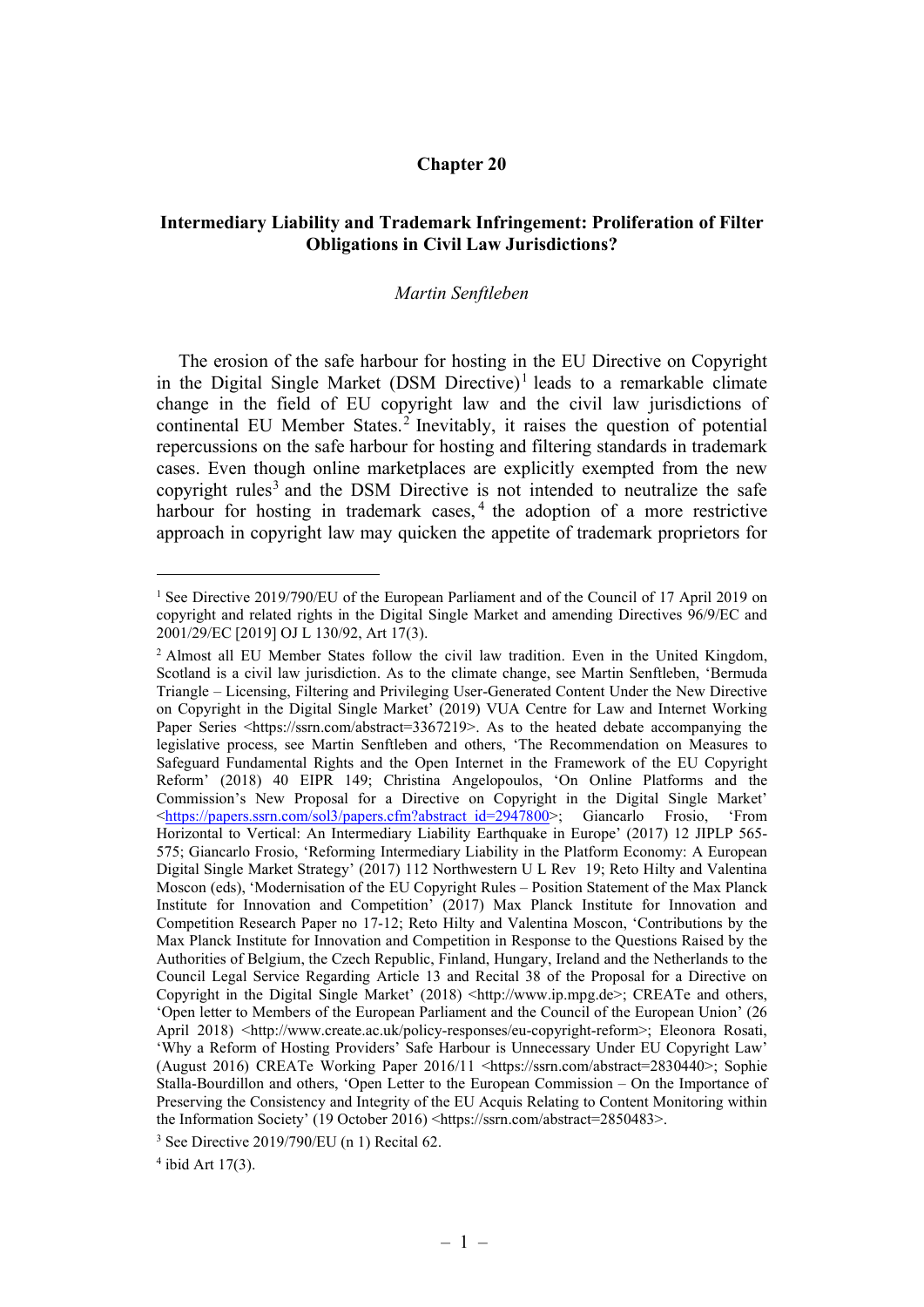similar measures in trademark law. If primary platform liability and strict filtering standards made their way into copyright law,<sup>5</sup> why not adopting a similar approach in trademark law? Moreover, the cumulation of copyright and trademark protection—often following from character merchandising  $6$ —may lead to system competition already at this point. Does a biting Mickey Mouse parody on YouTube fall under the strict copyright regime (which no longer offers the traditional safe harbour for hosting) or the more flexible approach in trademark cases<sup>7</sup> (still allowing the invocation of the safe harbour rules)?

In the light of potential repercussions, it is of particular importance to point out that the intellectual property rights at issue—copyright on the one hand; trademark rights on the other—are different in many respects. In comparison with the infringement test following from the exploitation rights awarded in copyright law, an act of trademark infringement can be less readily inferred from the mere appearance of a trademark on an online platform. The infringement test in EU trademark law is more context-specific than the infringement analysis in copyright law (following section 2). Moreover, limitations of trademark rights provide room for unauthorized use that serves (commercial) freedom of expression and freedom of competition.<sup>8</sup> The use of filtering mechanisms must not wash away these important nuances of the scope of trademark protection. By contrast, a distinction is to be made between legitimate comparative advertising and infringing consumer confusion, legitimate brand criticism and infringing defamation, legitimate offers of second hand goods and infringing sales of replicas. Otherwise, trademark owners obtain overbroad protection (section 3).

<sup>&</sup>lt;sup>5</sup> ibid Art 17(1) and (4).

<sup>&</sup>lt;sup>6</sup> As to the dilemmas arising from cumulative copyright and trademark protection, see Martin Senftleben, 'A Clash of Culture and Commerce: Non-Traditional Marks and the Impediment of Cyclic Cultural Innovation' in Irene Calboli and Martin Senftleben (eds), The Protection of Non-Traditional Marks: Critical Perspectives (OUP 2018) 309; Irene Calboli, 'Overlapping Rights: The Negative Effects of Trademarking Creative Works' in Susy Frankel and Daniel Gervais (eds), The Evolution and Equilibrium of Copyright in the Digital Age, (CUP2014, 52; Estelle Derclaye/Matthias Leistner, Intellectual Property Overlaps – A European Perspective, (Hart Publishing 2011) 328; Annette Kur, 'Funktionswandel von Schutzrechten: Ursachen und Konsequenzen der inhaltlichen Annäherung und Überlagerung von Schutzrechtstypen' in Gerhard Schricker, Thomas Dreier and Annette Kur (eds), Geistiges Eigentum im Dienst der Innovation (Nomos 2001) 23; D Feer Verkade, 'The Cumulative Effect of Copyright Law and Trademark Law: Which Takes Precedence?' in Jan Kabel and Gerard Mom (eds), Intellectual Property and Information Law – Essays in Honour of Herman Cohen Jehoram, (Kluwer 1998) 69.

<sup>&</sup>lt;sup>7</sup> The Mickey Mouse drawing is registered internationally as a trademark in respect of various goods and services. See international registrations no 135376, 135377 and 296478 under the Madrid System. The particulars of the registrations can be found at The Mickey Mouse drawing is registered internationally with regard to various products. See the international registrations no. 135376, 135377 and 296478 under the Madrid System. The particulars of the registrations can be found at <http://www.wipo.int/madrid>. As to the status quo reached at EU level with regard to the safe harbour for hosting in trademark cases, see Joined C-236/08 to C-238/08, Google France and Google  $[2010]$  EU:C:2010:159, para 114; C-324/09, L'Oréal SA and Others v eBay International AG and Others [2011] ECLI:EU:C:2011:474, para 120.

<sup>&</sup>lt;sup>8</sup> Cf Martin Senftleben and others, 'The Recommendation on Measures to Safeguard Freedom of Expression and Undistorted Competition: Guiding Principles for the Further Development of EU Trade Mark Law' (2015) 37 EIPR 337.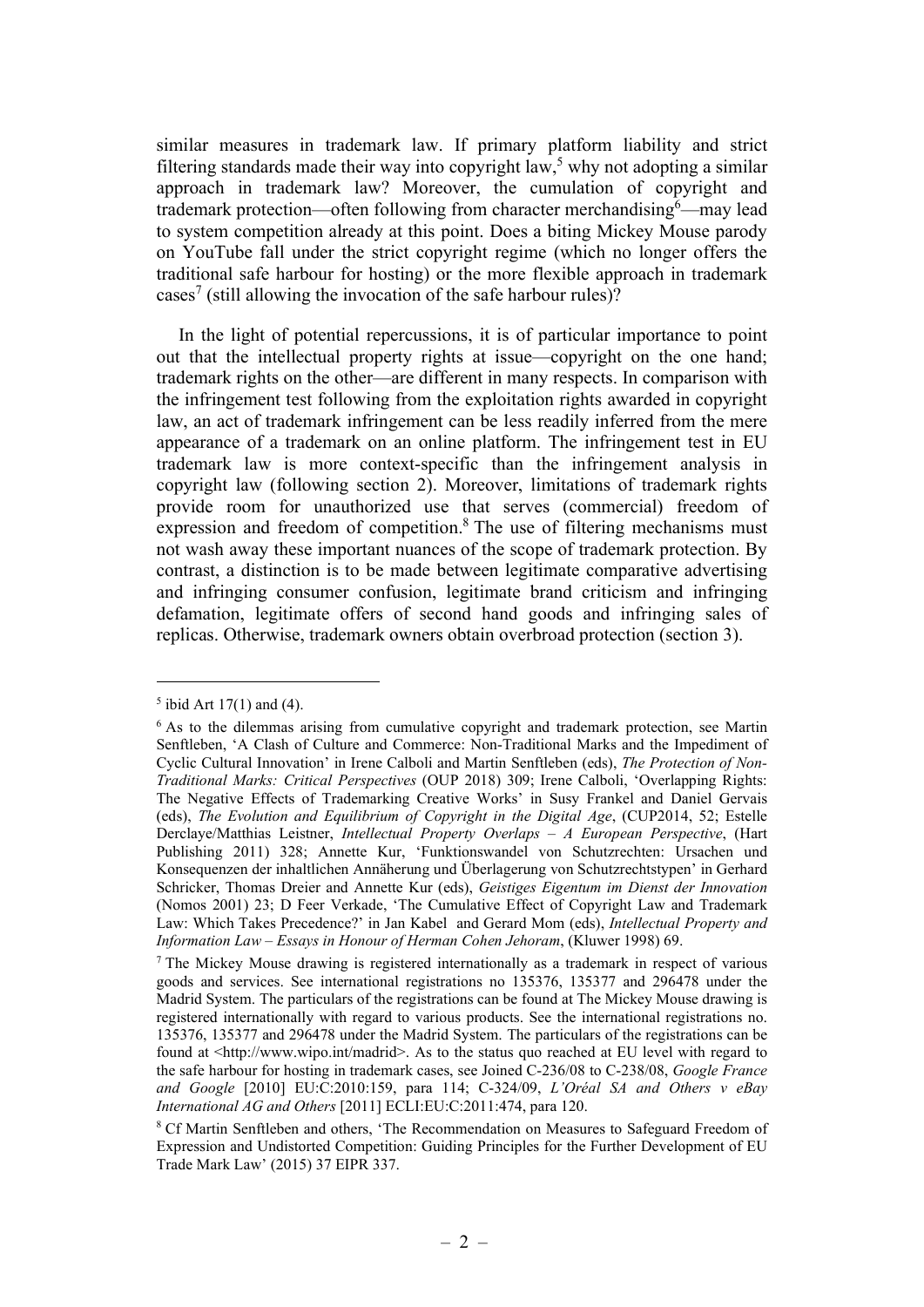Leading case law of the Court of Justice of the European Union (CJEU) on the question of intermediary liability and filter obligations points towards a cautious approach in trademark cases—an approach that does not undermine the inherent limits and statutory limitations of trademark rights.<sup>9</sup> However, examples of court decisions in civil law jurisdictions, such as Germany, show a tendency of developing national doctrines that allow the imposition of more extensive filtering duties (section 4). Against this background, it is to be recalled<sup>10</sup> that a balanced approach based on the principle of proportionality should prevail in trademark cases (concluding section 5).

#### 1. Trademark Rights

Trademark rights are a specific type of intellectual property. Instead of constituting exploitation rights, they are granted to safeguard market transparency.<sup>11</sup> In principle, every trader is bound to use her own, individual trademark for the identification of her goods and services. In this way, trademark law seeks to ensure fair competition between market participants and protect consumers against confusion about the origin of goods and services offered in the marketplace. From an economic perspective, it can be added that the clear indication of the commercial origin of goods and services reduces consumers' search costs.<sup>12</sup> To achieve these goals, trademark law allows enterprises to establish an exclusive link with a distinctive sign: the law grants enterprises exclusive rights to their trademarks.

This protection mechanism has important ramifications. By exclusively assigning a trademark to a specific enterprise, trademark law offers sufficient legal security for substantial investment in the sign concerned. Through advertising, consumers may learn to associate a particular lifestyle or attitude with the trademark. The maintenance of high product quality will add an additional layer of positive associations. In this way, the trademark becomes a platform which the enterprise, provided that its marketing strategy is successful, can use to raise positive pictures, associations and expectations in the minds of consumers.<sup>13</sup>

<sup>9</sup> CJEU, ibid.

<sup>&</sup>lt;sup>10</sup> For an earlier analysis leading to this recommendation, see Martin Senftleben, 'An Uneasy Case for Notice and Takedown: Context-Specific Trademark Rights' (2012) Amsterdam VU Centre for Law and Governance Research Paper <https://ssrn.com/abstract=2025075>.

<sup>&</sup>lt;sup>11</sup> Annette Kur and Martin Senftleben, *European Trade Mark Law – A Commentary*, (OUP 2017) para 1.06.

<sup>&</sup>lt;sup>12</sup> With regard to the search costs argument, see Andrew Griffiths, 'A Law-and-Economic Perspective on Trade Marks' in Lionel Bently, Jennifer Davis and Jane Ginsburg (eds), Trade Marks and Brands – An Interdisciplinary Critique (CUP 2008) 241; Stacy Dogan and Mark Lemley, 'Trademarks and Consumer Search Costs on the Internet' (2004) 41 Houston L Rev 777; Mathias Strasser, 'The Rational Basis of Trademark Protection Revisited: Putting the Dilution Doctrine into Context' (2000) 10 Fordham Intellectual Property, Media & Entertainment L J 375, 379-382.

<sup>&</sup>lt;sup>13</sup> Cf Griffiths (n 12) 255; Ralph Brown, 'Advertising and the Public Interest: Legal Protection of Trade Symbols' (1999) 108 Yale L J 1619, 1619-1620; Karl-Heinz Fezer, 'Entwicklungslinien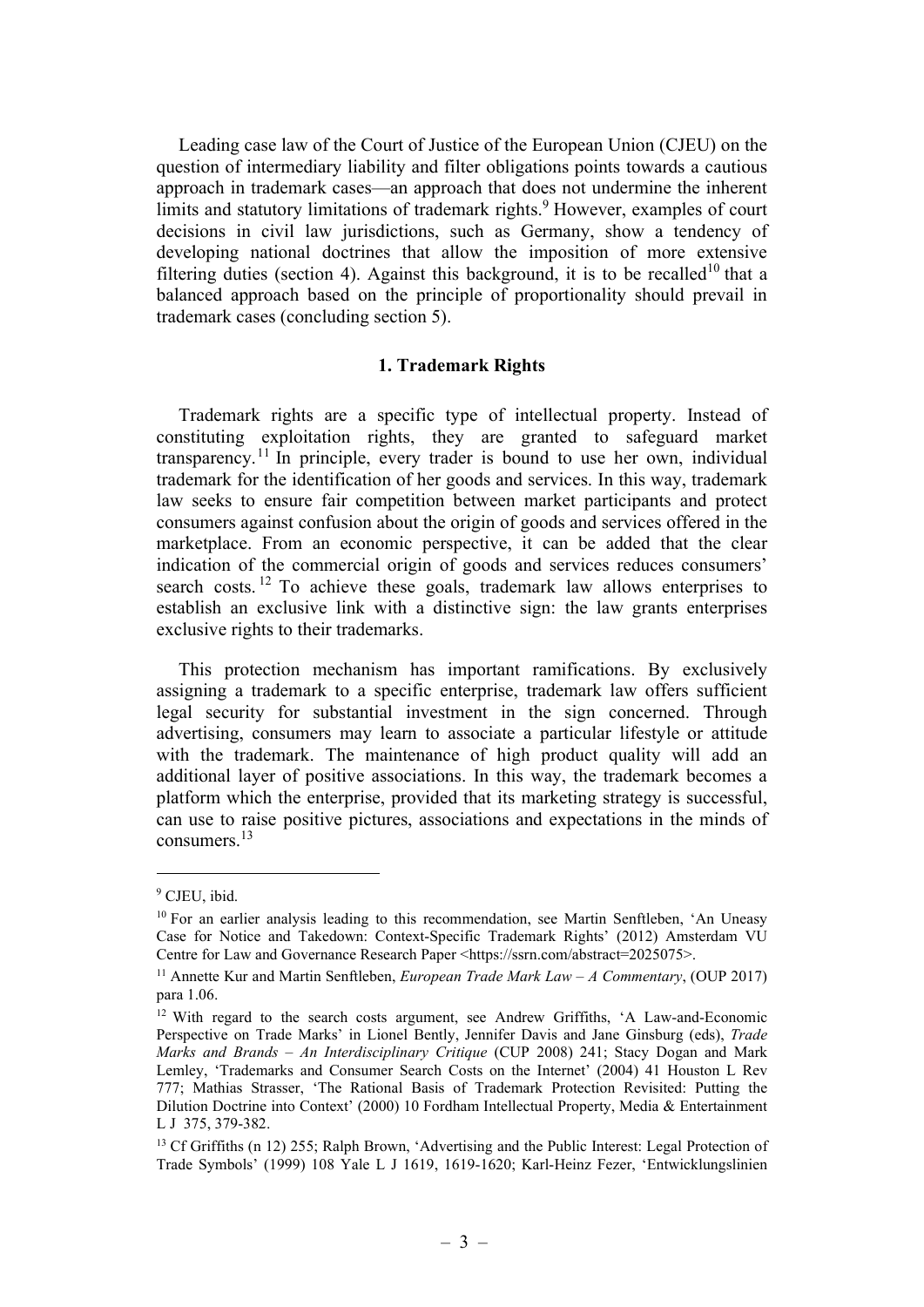The process of attaching these 'meta data' to the trademark can result in the creation of a powerful and valuable brand image.<sup>14</sup> The initial step of sign reservation, thus, leads to a further process of brand image creation.<sup>15</sup> Trademarks are capable of serving as carriers of complex information referring to a specific lifestyle, behaviour or attitude. Viewed from this perspective, trademarks constitute focal points of communication with consumers in the digital environment. <sup>16</sup> They summarize the messages subtly conveyed to consumers through advertising and marketing efforts. As a symbol evoking a whole bundle of associations, trademarks begin to 'speak' to consumers. They acquire a 'communication function.'<sup>17</sup>

Hence, two major protection interests can be identified in trademark law: first, the interest in a protection system that allows an enterprise the establishment of an exclusive link with the sign that it uses on goods or services, and that safeguards this link once it is established (sign reservation). Protection in this area can be regarded as a precondition of investment in the protected sign because it provides the required legal security. In modern trademark law, this first protection interest is predominantly satisfied by the concept of protection against confusion – with distinctive character as central substantive requirement and trademark rights serving the rather defensive purpose to prevent confusing use of identical or similar signs.<sup>18</sup> Second, however, there is the interest in protecting the investment made in a particular brand image (brand image creation). Protection in this area concerns the value and reputation of a trademark, resulting from advertising and promotion activities.<sup>19</sup> Not surprisingly, exploitation and

und Prinzipien des Markenrechts in Europa – Auf dem Weg zur Marke als einem immaterialgüterrechtlichen Kommunikationszeichen' (2003) Gewerblicher Rechtsschutz und Urheberrecht 457, 461-462; Sabine Casparie-Kerdel, 'Dilution Disguised: Has the Concept of Trade Mark Dilution Made its Way into the Laws of Europe?' (2001) EIPR 185, 185-186; Michael Lehmann, 'Die wettbewerbswidrige Ausnutzung und Beeinträchtigung des guten Rufs bekannter Marken, Namen und Herkunftsangaben – Die Rechtslage in der Bundesrepublik Deutschland' (1986) GRUR Int'l 6, 14-17.

<sup>&</sup>lt;sup>14</sup> See Jonathan Schroeder, 'Brand Culture: Trade marks, Marketing and Consumption' in Lionel Bently, Jarvis Davis and Jane Ginsburg (eds), Trade Marks and Brands - An Interdisciplinary Critique (CUP 2008) 161.

<sup>&</sup>lt;sup>15</sup> See the description given by Schroeder (n 14) 161; Lehmann (n 13) 15.

<sup>16</sup> Cf Strasser (n 12) 382-386; Brown (n 13) 1619-1621; Mark Lemley, 'The Modern Lanham Act and the Death of Common Sense' (1999) 108 Yale L J 1687, 1690 and 1693.

 $17$  Brown (n 13) 1634-1635 and 1640-1644, refers to 'commercial magnetism' and a 'persuasive advertising function.' As to the recognition of this trademark function in EU trademark law, see C-487/07 L'Oréal Sa and others v Bellure and others [2009] ECLI:EU:C:2009:378, para 58. Cf Kur and Senftleben (n 11) para 1.12-1.39. As to the underlying concept of average consumer, see Graeme Dinwoodie and Dev Gangjee, 'The Image of the Consumer in European Trade Mark Law', in Dorota Leczykiewicz and Stephen Weatherill (eds), The Images of the Consumer in EU Law: Legislation, Free Movement and Competition Law (Hart Publishing 2016) 339.

<sup>&</sup>lt;sup>18</sup> See Directive 2015/2436/EU of the European Parliament and of the Council of 16 December 2015 to approximate the laws of the Member States relating to trade marks [2015] OJ L 336/1, Art 10(2)(b); Regulation 2017/1001/EU of 14 June 2017 on the European Union trade mark [2017] OJ L 154/1, Art 9(2)(b).

<sup>&</sup>lt;sup>19</sup> See Directive 2015/2436/EU (n 18) Art 10(2)(c); Regulation 2017/1001/EU (n 18) Art 9(2)(c).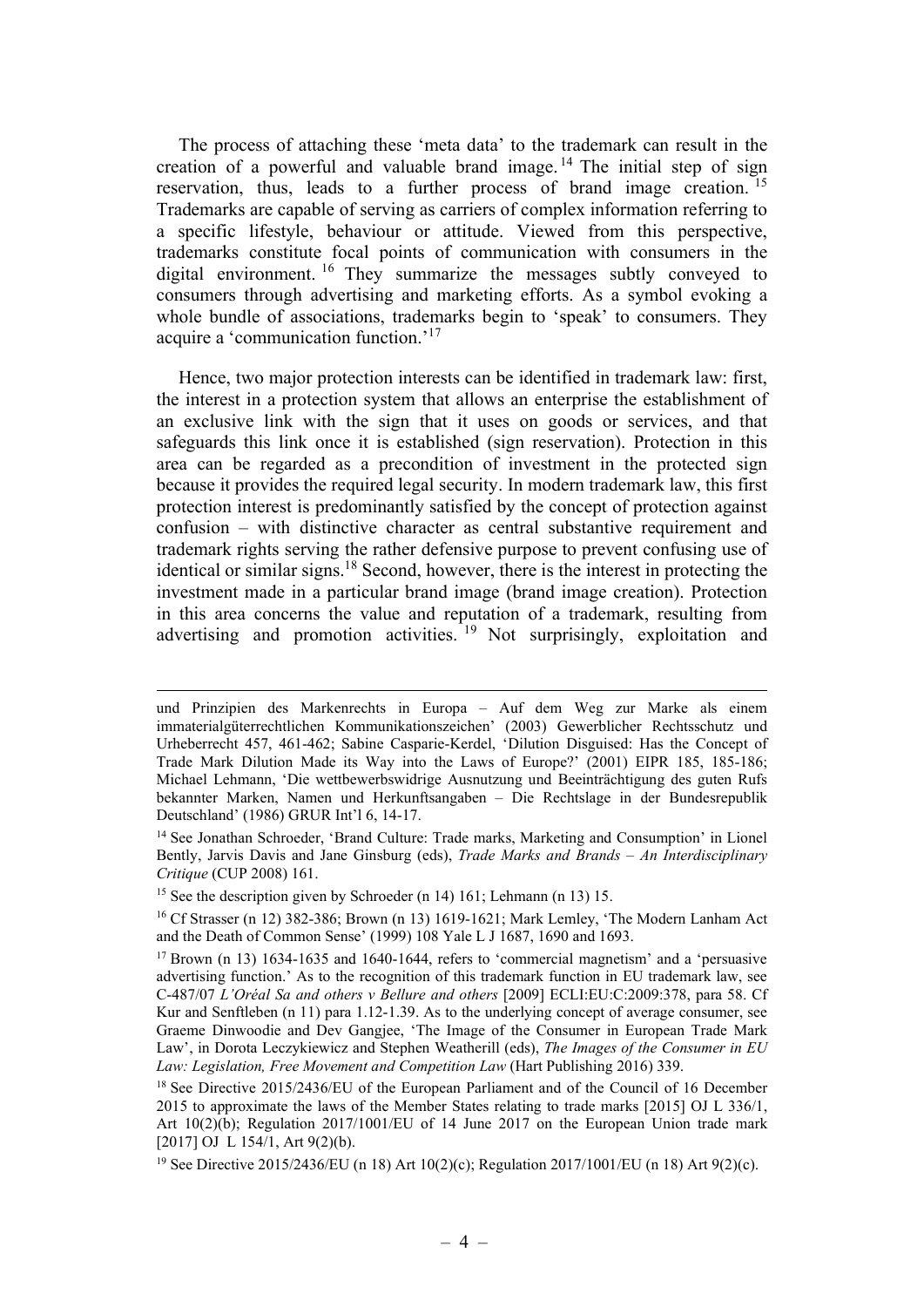amortization interests often play an important role in trademark cases addressing the specific reputation and communication value of trademarked symbols.<sup>20</sup>

# 1.1 Inherent Limits

Whatever the stage of trademark development, however, trademark rights, by definition, do not offer a degree of control over the use of the protected sign that is comparable to the control that can be exerted by copyright owners.<sup>21</sup> In contrast to copyright, trademark law does not protect the trademarked sign as such. Trademark protection only concerns particular trademark functions, such as the aforementioned identification function, the quality function and the communication function.<sup>22</sup>

Copyright protection of the Mickey Mouse drawing, for instance, means that the drawing as such is protected. The copyright owner acquires a broad right of reproduction<sup>23</sup> and a broad right of communication to the public.<sup>24</sup> Accordingly, the mere act of copying the Mickey Mouse drawing or making it available on the internet may amount to infringement, if the user cannot successfully invoke a copyright limitation as a defence.<sup>25</sup> Trademark protection of the Mickey Mouse  $d$ rawing,<sup>26</sup> by contrast, is confined to ensuring the proper functioning of that drawing as a trademark. From the outset, protection is confined to use of the

<sup>20</sup> Cf C-487/07 (n 17) para 58.

<sup>&</sup>lt;sup>21</sup> For a more detailed discussion of this point, see Martin Senftleben, 'The Trademark Tower of Babel – Dilution Concepts in International, US and EC Law' (2009) 40 Int'l Rev of Intellectual Property and Competition L 45. As to the tendency of bringing trademark rights closer to exploitation rights (as awarded in copyright law), see Jonathan Moskin, 'Victoria's Big Secret: Whither Dilution Under the Federal Dilution Act?' (2004) 93 Trademark Reporter 842, 856-857, (insisting on 'a property right similar to copyright or patent'). Cf Fezer (n 13) 464 and 467; Casparie-Kerdel (n 13)188; Brown (n 13) 1620. In fact, the risk of creating property rights in gross seems to be inherent in the dilution doctrine. It can be traced back to early concepts, such as Schechter's concept of trademark uniqueness. See Frank Schechter, 'The Rational Basis of Trademark Protection' (1927) 40 Harvard L Rev 813, 824-833; Barton Beebe, 'A Defense of the New Federal Trademark Antidilution Law' (2006) 16 Fordham Intellectual Property, Media & Entertainment L J 1143, 1146-1147 and 1174; Graeme Dinwoodie and Mark Janis, 'Dilution's (Still) Uncertain Future' (2006) 105 Michigan L Rev First Impressions 98.

<sup>22</sup> See C-487/07 (n 17) para 58.

<sup>&</sup>lt;sup>23</sup> See Berne Convention for the Protection of Literary and Artistic Works, Art  $9(1)$ ; of 22 May 2001, on the harmonisation of certain aspects of copyright and related rights in the information society (2001) OJ L 167/10, Art 2

<sup>24</sup> See WIPO Copyright Treaty, Art 8; Directive 2001/29/EC (n 23) Art 3.

<sup>&</sup>lt;sup>25</sup> See Directive 2001/29/EC (n 23) Art 5 for limitations of copyright protection that are permissible in EU copyright law. Cf C-5/08 Infopaq International  $\overrightarrow{A/S}$  v Danske Dagblades Forening [2009] ECLI:EU:C:2009:465 para 56-57; C-145/10 Eva-Maria Painer v Standard VerlagsGmbH and Others [2013] ECLI:EU:C:2013:138 para 132-133; C-201/13 Johan Deckmyn and Vrijheidsfonds VZW v Helena Vandersteen and Others [2014] ECLI:EU:C:2014:2132 para 22-26.

<sup>&</sup>lt;sup>26</sup> The Mickey Mouse drawing is registered internationally with regard to various products. See the international registrations no. 135376, 135377 and 296478 under the Madrid System. The particulars of the registrations can be found at  $\langle \text{http://www.wipo.int/madirid-}.$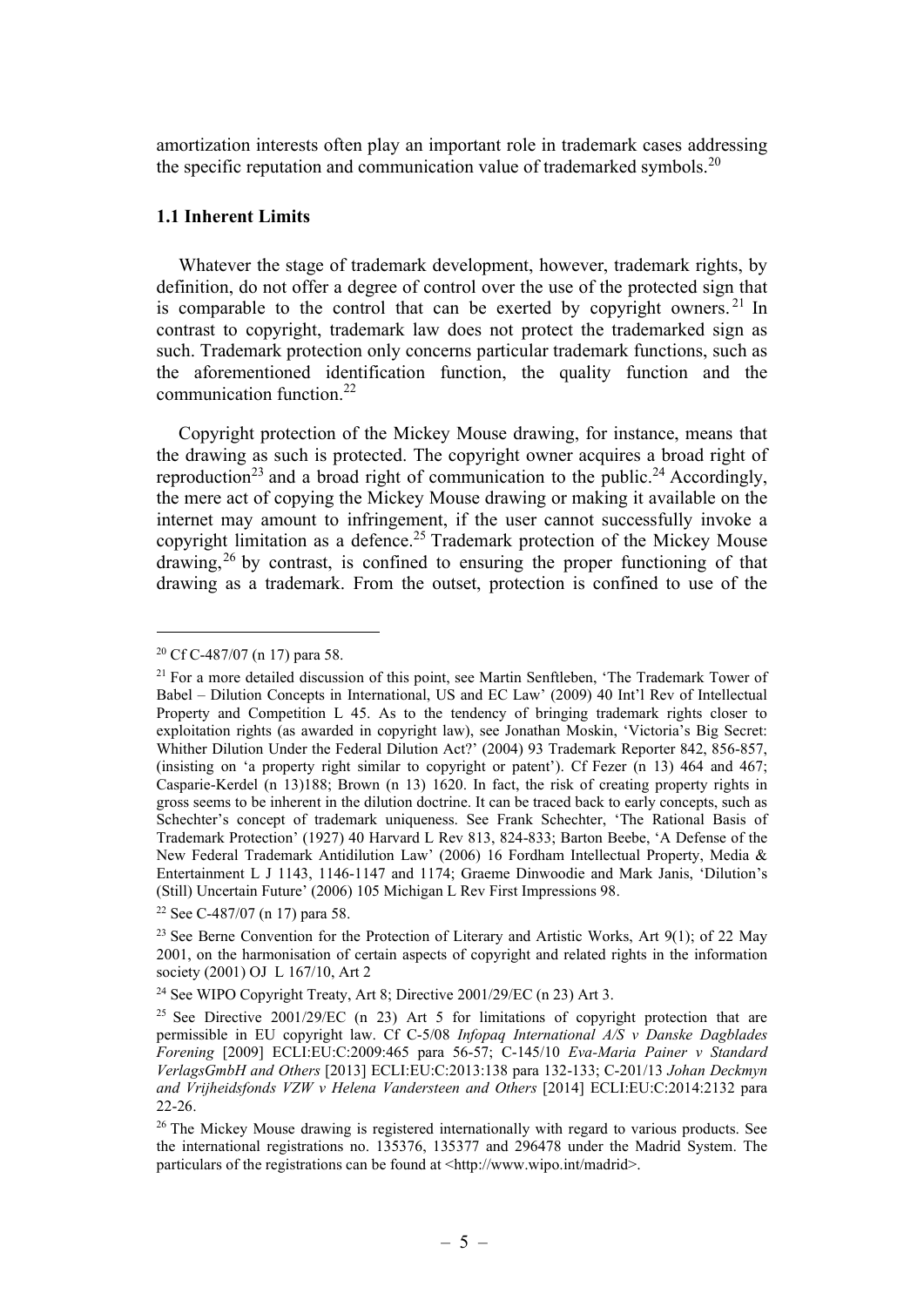mark in the course of trade and as a trademark.<sup>27</sup> Because of these inherent limits of trademark rights, non-commercial use for private, social, cultural, educational or political purposes is less likely to fall under the control of the trademark owner. The mere act of copying is not sufficient to establish infringement.

The crucial point here is that the monopoly position of the trademark owner the degree of general control over the use of the protected subject matter—is less absolute than the position enjoyed by a copyright owner. Instead of being able to exert general control over certain types of use, such as acts of copying, the success in invoking trademark rights depends on the particular context in which the use takes place. The mere reproduction or making available of a trademark is not sufficient. Further conditions are to be fulfilled, in particular use in the course of trade, use in relation to goods or services, use with an adverse effect on a protected trademark function, and use that is likely to cause confusion or dilution.<sup>28</sup> Against this background, it becomes clear that a liability regime relating to trademarks must be context-specific enough to allow the consideration of the inherent limits of trademark rights. Otherwise, the liability rules will lead to overbroad control over trademark-related online communications that does not correspond to the scope of the underlying exclusive rights.

The reason for less complete communication control lies in fundamental differences in the underlying rationales of protection. In contrast to exclusive rights in the area of copyright, trademark rights are not primarily intended to serve as exploitation instruments. They are legal instruments to ensure market transparency, undistorted competition and protection of consumers against confusion.<sup>29</sup> Accordingly, a finding of trademark infringement depends on the individual circumstances of use. The identification of trademark infringement on online platforms—marketplaces, search engines, keyword advertising services, social media or virtual worlds—requires a careful analysis of each individual case. The mere appearance of a trademark can only serve as a starting point for this analysis. For a finding of infringement, the assessment of the context in which the trademark appears is indispensable.

 $27$  The requirement of use in trade is reflected in Article 16(1) TRIPS Agreement. As to the debate on the requirement of use as a trademark, see Stacey Dogan and Mark Lemley, 'The Trademark Use Requirement in Dilution Cases' (2008) 24 Santa Clara Computer & High Tech L J 541 (542): 'By maintaining the law's focus on misleading branding, the trademark use doctrine keeps trademark law true to its ultimate goal of promoting competitive markets.' However, see also Graeme Dinwoodie and Mark Janis, 'Confusion Over Use: Contextualism in Trademark Law' (2007) 92 Iowa L Rev 1597, 1657-1658 (doubting that problems arising in the current 'expansionist climate' could be solved by recalibrating the notion of trademark use: 'Trademark use is simply too blunt a concept, no matter how defined, to capture the full range of values at play in these debates') For a summary of the debate, see Mark Davison and Frank Di Giantomasso, 'Use as a Trade Mark: Avoiding Confusion When Considering Dilution' (2009) 31(9) EIPR 443. With regard to the discussion in the EU, see Annette Kur, 'Confusion Over Use? Die Benutzung 'als Marke' im Lichte der EuGH-Rechtsprechung' (2008) GRUR Int'l 1 (warning of limiting trademark protection from the outset on the basis of a restrictive notion of trademark use, in particular with regard to Community trademarks)

<sup>&</sup>lt;sup>28</sup> For a discussion of these infringement criteria, see Kur and Senftleben  $(n 11)$  para 5.14-5.272.  $29$  ibid para 1.06.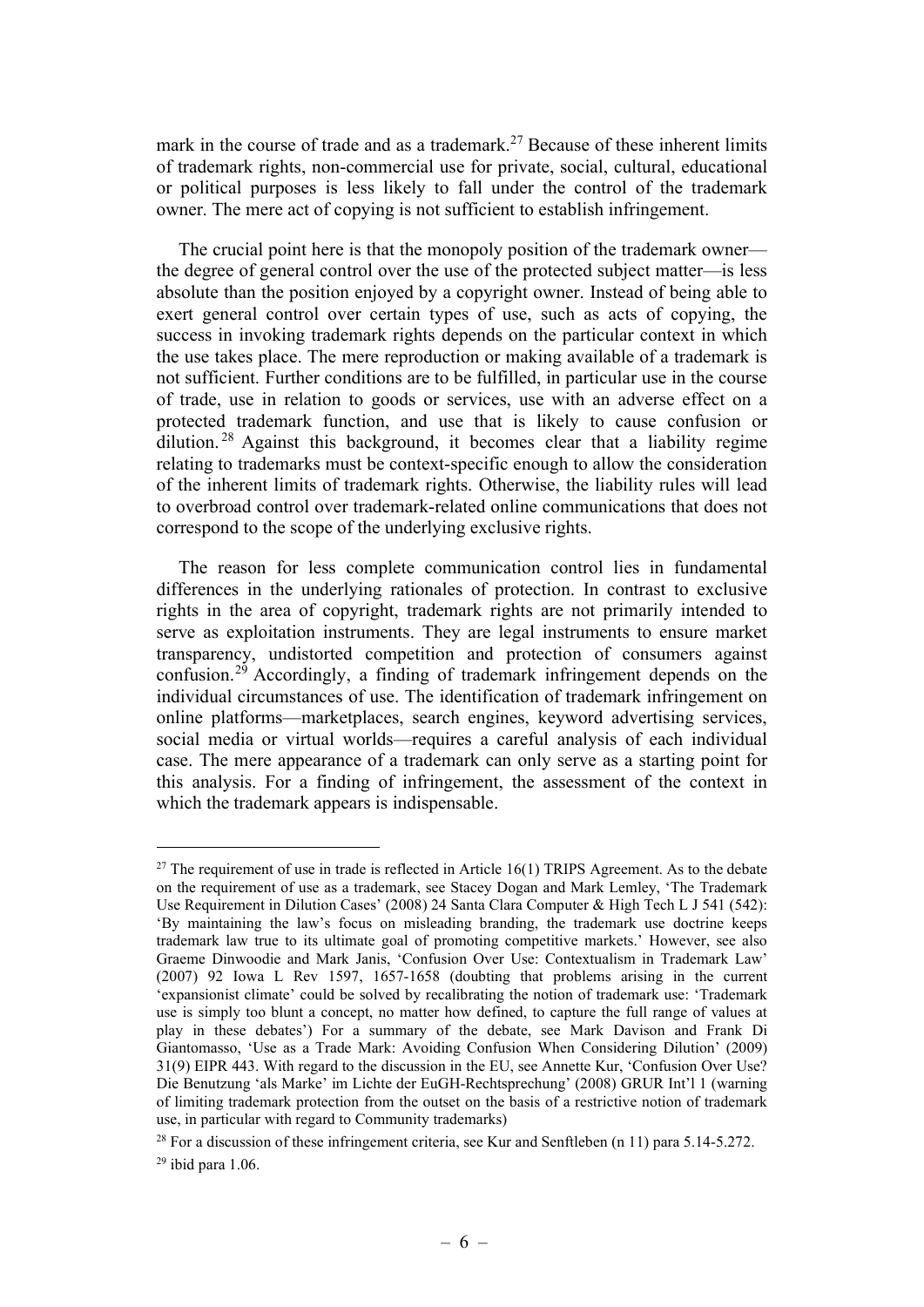In the area of social media, for instance, the inherent limits of trademark rights become particularly relevant. If a trademark is used in the context of a social networking site to share information about a product, the question arises whether this use constitutes use in the course of trade and relevant use as a trademark in the sense of trademark law.<sup>30</sup> Many communications on social media platforms will fall outside the scope of trademark protection because of their noncommercial nature. The importance of this breathing space for unauthorized, trademark-based communication must not be underestimated. Online 'word of mouth' can help consumers make good choices. The suppression of unfavourable online word of mouth may moreover minimize the credibility of the internet as an independent information resource.<sup>31</sup> The outlined inherent limits of trademark rights, therefore, fulfil important functions in respect of consumer information and information infrastructure.

### 1.2 Context-Specific Infringement Analysis

In sum, the unauthorized appearance of a trademark on an online platform does not allow the establishment of infringement with a degree of certainty that is comparable to copyright cases. In trademark law, mere copying or making available is not sufficient. By contrast, further infringement conditions must be satisfied, such as use in the course of trade, use in relation to goods or services, a likelihood of confusion, harm to the trademark's reputation or the taking of unfair advantage of the trademark's distinctive character. The liability question is also complex because of the diversity of online platforms and use modalities involved. Hence, the alignment of trademark liability and filtering standards with obligations to employ automated, algorithmic filtering mechanisms in copyright  $\text{law}^{32}$  will inevitably fail to reflect the inherent limits of trademark protection limits that follow from the context-specific nature of the exclusive rights awarded in trademark law. Serious concerns about overblocking have been expressed with regard to the use of algorithmic filtering systems in copyright law.<sup>33</sup> When it

<sup>&</sup>lt;sup>30</sup> For a closer analysis of these questions, see Lisa Ramsey, 'Brandjacking on Social Networks: Trademark Infringement by Impersonation of Markholders' (2010) 58 Buffalo L Rev 851, 872- 894.

<sup>&</sup>lt;sup>31</sup> See Eric Goldman, 'Online Word of Mouth and its Implications for Trademark Law' in Graeme Dinwoodie and Mark Janis (eds), Trademark Law and Theory: a Handbook of Contemporary Research (Edward Elgar Publishing 2008) 404, 428-429.

 $32$  Cf Senftleben (n 2) 5-10.

<sup>33</sup> Cf Maayan Perel and Niva Elkin-Koren, 'Accountability in Algorithmic Copyright Enforcement' (2016) 19 Stanford Technology L Rev 473, 490-491. For empirical studies pointing towards overblocking, see Sharon Bar-Ziv and Niva Elkin-Koren, 'Behind the Scenes of Online Copyright Enforcement: Empirical Evidence on Notice & Takedown' (2017) 50 Connecticut L Rev 3, 37 (noting that '[o]verall, the N&TD regime has become fertile ground for illegitimate censorship and removal of potentially legitimate materials'); Jennifer Urban, Joe Karaganis and Brianna Schofield, 'Notice and Takedown in Everyday Practice' (March 2017) UC Berkeley Public Law and Legal Theory Research Paper Series, 2 <https://ssrn.com/abstract=2755628> ('[a]bout 30% of takedown requests were potentially problematic. In one in twentyfive cases, targeted content did not match the identified infringed work, suggesting that 4.5 million requests in the entire six-month data set were fundamentally flawed. Another 19% of the requests raised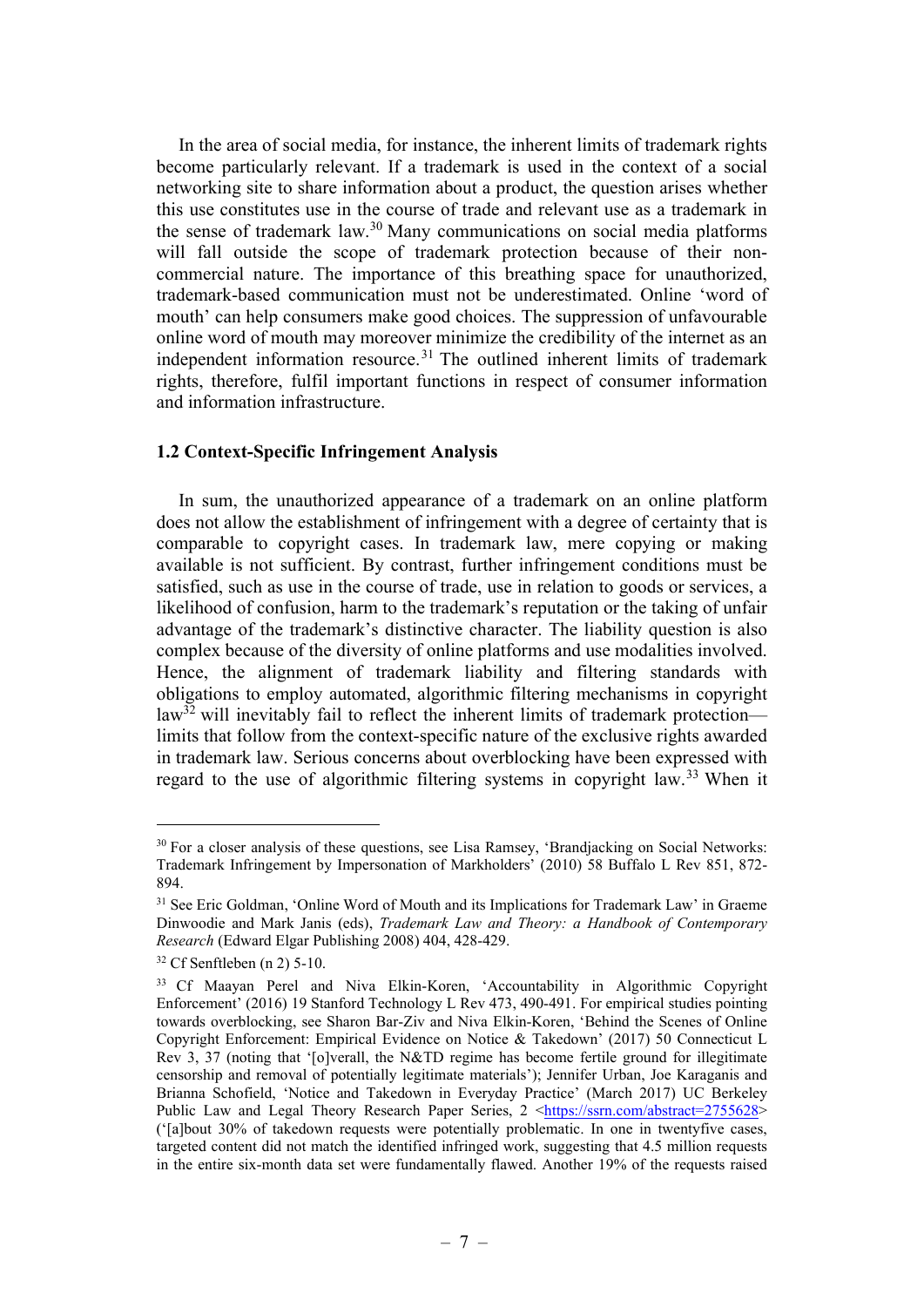comes to trademarks, these concerns have even more weight because of the described context-specific nature of exclusive rights.

### 2. Limitations of Trademark Rights

The rights enjoyed by trademark owners—rights that are more contextspecific than copyright from the outset—are additionally limited through several exemptions of use that are deemed important for economic, social or cultural reasons.<sup>34</sup> Competing fundamental freedoms, in particular freedom of expression and freedom of competition, play a crucial role. <sup>35</sup> As the inherent limits of trademark rights, statutory limitations of protection<sup>36</sup> must therefore be factored

questions about whether they had sufficiently identified the allegedly infringed work or the allegedly infringing material')

<sup>34</sup> Cf Graeme B. Dinwoodie, 'Lewis & Clark Law School Ninth Distinguished IP Lecture: Developing Defenses in Trademark Law' (2009) 13/1 Lewis and Clark L Rev 99, 152 ('[h]owever, as the scope of trademark protection expands and the metes and bounds of protection become more uncertain, we cannot rely exclusively on creative interpretation of the prima facie cause of action to establish limits. Trademark law must more consciously develop defenses that reflect the competing values at stake in trademark disputes').

<sup>35</sup> Cf. Wolfgang Sakulin, Trademark Protection and Freedom of Expression—An Inquiry into the Conflict between Trademark Rights and Freedom of Expression under European Law (Kluwer Law Int'l 2010); Lisa Ramsey and Jens Schovsbo, 'Mechanisms for Limiting Trade Mark Rights to Further Competition and Free Speech' (2013) 44 IIC 671; Martin Senftleben, 'Free Signs and Free Use - How to Offer Room for Freedom of Expression within the Trademark System' in Christophe Geiger (ed), Research Handbook on Human Rights and Intellectual Property (Edward Elgar 2015) 354; Ilanah Simon Fhima, 'Trade Marks and Free Speech' (2013) 44 IIC 293; Robert Burrell and Dev Gangjee, 'Trade Marks and Freedom of Expression: A Call for Caution' (2010) 41 IIC 544; Christophe Geiger, 'Marques et droits fondamentaux' in Christophe Geiger and Joanna Schmidt-Szalewski (eds), Les défis du droit des marques au 21<sup>e</sup> siècle/Challenges for Trademark Law in the 21st Century (Litec 2010) 163; Mohammad Nasser, 'Trade Marks and Freedom of Expression' (2009) 40 IIC 188; Lionel Bently, 'From Communication to Thing: Historical Aspects of the Conceptualisation of Trade Marks as Property' in Graeme Dinwoodie and Mark Janis, Trademark Law and Theory: A Handbook of Contemporary Research (Edward Elgar 2008); William McGeveran, 'Four Free Speech Goals for Trademark Law' (2008) 18 Fordham Intellectual Property, Media and Entertainment L J 1205; Christophe Geiger, 'Trade Marks and Freedom of Expression—the Proportionality of Criticism' (2007) 38 IIC 317; Lisa Ramsey, 'Free Speech and International Obligations to Protect Trademarks' (2010) 35 Yale J of Int'l L 405; Katja Weckström, 'The Lawfulness of Criticizing Big Business: Comparing Approaches to the Balancing of Societal Interests Behind Trademark Protection' (2007) 11 Lewis & Clark L Rev 671; Pratheepan Gulasekaram, 'Policing the Border Between Trademarks and Free Speech: Protecting Unauthorized Trademark Use in Expressive Works' (2005) 80 Washington L Rev 887; Pierre Leval, 'Trademark: Champion of Free Speech' (2004) 27 Columbia J of L and the Arts 187; Kerry Timbers and Julia Huston, 'The 'Artistic Relevance Test' Just Became Relevant: the Increasing Strength of the First Amendment as a Defense to Trademark Infringement and Dilution' (2003) 93 Trademark Reporter 1278; Rochelle Dreyfuss, 'Reconciling Trademark Rights and Expressive Values: How to Stop Worrying and Learn to Love Ambiguity' in Graeme Dinwoodie and Mark Janis (eds), Trademark Law and Theory: a Handbook of Contemporary Research (Edward Elgar Publishing 2008) 261; Keith Aoki, 'How the World Dreams Itself to be American: Reflections on the Relationship Between the Expanding Scope of Trademark Protection and Free Speech Norms' (1997) Loyola of Los Angeles Entertainment L J 523.

<sup>36</sup> See Directive 2015/2436/EU (n 18) Art 14(1); Regulation 2017/1001/EU (n 18) Art 12(1).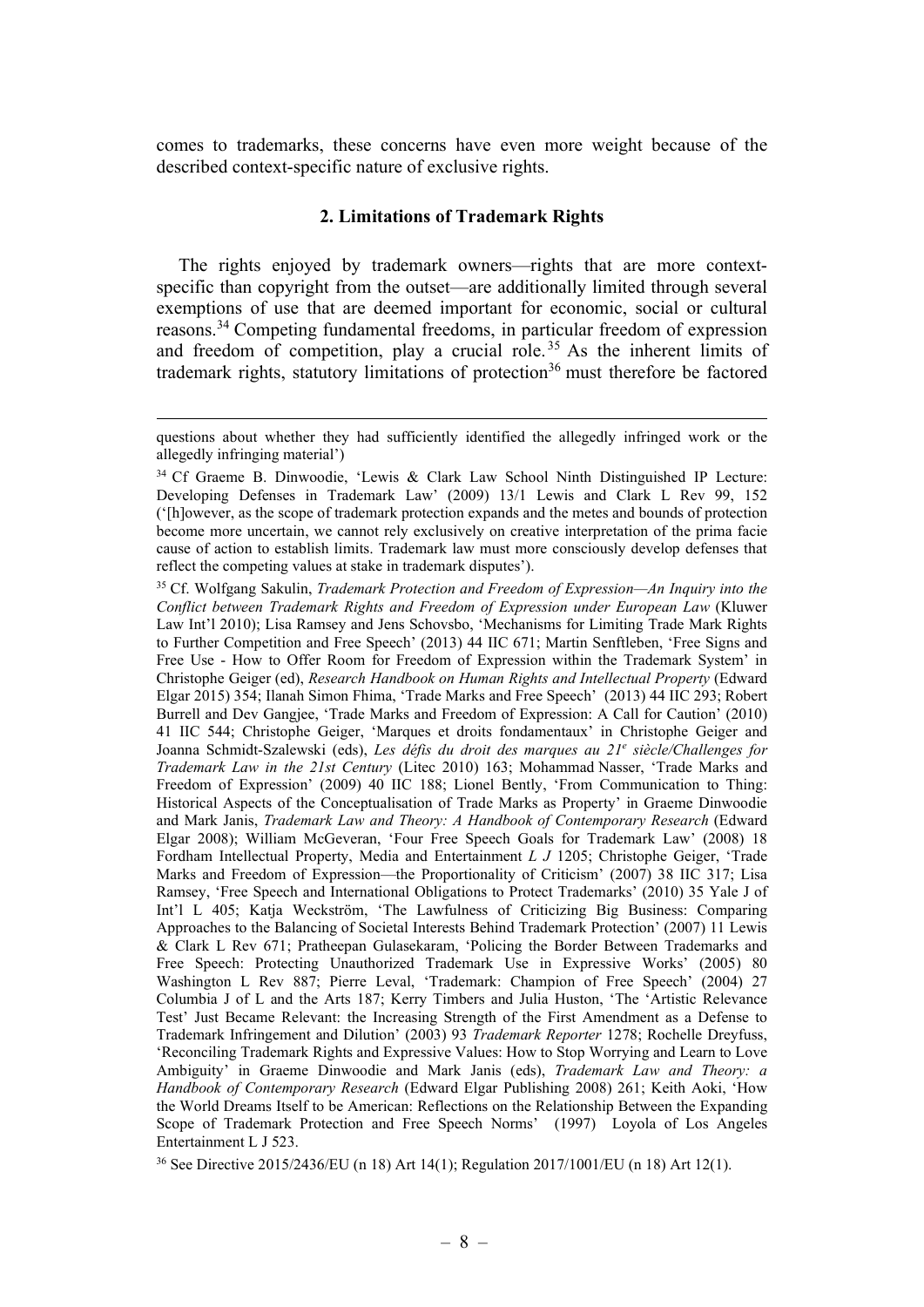into the equation when devising an intermediary liability regime in the field of trademark law.

# 2.1 Commercial Freedom of Expression

The protection of trademark proprietors must be reconciled with the commercial freedom of expression<sup> $37$ </sup> and the freedom of competition of other market participants.<sup>38</sup> For instance, the trademark owner is not entitled to prevent other traders from the use of the protected trademark, if this is necessary to properly inform the public about product characteristics or the intended purpose of a product or service.<sup>39</sup> For this reason, a provider of car repair and maintenance services specializing in BMW cars, for instance, enjoys the freedom of using, in good faith, the indication 'specialist in BMW' in advertising. As this indication is necessary to inform consumers about the nature of the services, the use does not amount to an infringement of the trademark rights of the car producer.<sup>40</sup>

Similar conclusions can be drawn on the basis of the economic rationale to reduce consumers' search costs. In circumstances where freedom to use a trademark better serves the purpose of informing consumers about the goods and services available on the market, it makes sense to permit use of the trademark for this purpose. Against this background, use of a trademark in comparative advertising satisfying all requirements of the EU Misleading and Comparative Advertisement Directive 2006/114/EC is exempted from the exclusive rights of trademark owners.<sup>41</sup> Finally, room for legitimate unauthorized use of a trademark follows from the fact that trademark rights are exhausted after the first sale of genuine products by or with the consent of the trademark owner.<sup>42</sup> As trademark rights can no longer be invoked with regard to those goods, resellers do not only enjoy the freedom of reselling. They are also free to use the trademark in advertising that brings the further commercialization of the goods to the attention of consumers.<sup>43</sup>

 $37$  As to the recognition of the fundamental freedom of expression with regard to commercial speech, see, for instance, Autronic v Switzerland App no 12726/87 (ECHR, 22 May 1990) para 47.

<sup>38</sup> Cf. Senftleben and others (n 8) 337.

<sup>&</sup>lt;sup>39</sup> See Directive 2015/2436/EU (n 18) Art 14(1)(c); Regulation 2017/1001/EU (n 18) Art 12(1)(c).

 $40$  In this sense C-63/97 Bayerische Motorenwerke AG (BMW) and BMW Nederland BV v Ronald Karel Deenik [1999] ECLI:EU:C:1999:82 para 59. Cf Kur (n 27) 1; Po Jen Yap, 'Essential Function of a Trade Mark: From BMW to O2' (2009) 31 EIPR 81.

<sup>&</sup>lt;sup>41</sup> See Directive 2015/2436/EU (n 18) Art 10(3)(f) and 14(1)(c); Regulation 2017/1001/EU (n 18) Art 9(3)(f) and 12(1)(c). Cf C-487/07 (n 17) para 54 and 65; C-533/06 O2 Holdings Limited and O2 (UK) Limited v Hutchison 3G UK Limited [2008] ECLI:EU:C:2008:339 para 45. Cf. Kur and Senftleben, (n 11) para 6.39-6.58; Yap (n 40) 81.

<sup>42</sup> See Directive 2015/2436/EU (n 18) Art 15; Regulation 2017/1001/EU (n 18) Art 13.

<sup>&</sup>lt;sup>43</sup> In this sense, for instance, C-337/95 Parfums Christian Dior SA and Parfums Christian Dior BV v Evora BV [1997] ECLI:EU:C:1997:517 para 38 ('when trade-marked goods have been put on the Community market by the proprietor of the trade mark or with his consent, a reseller,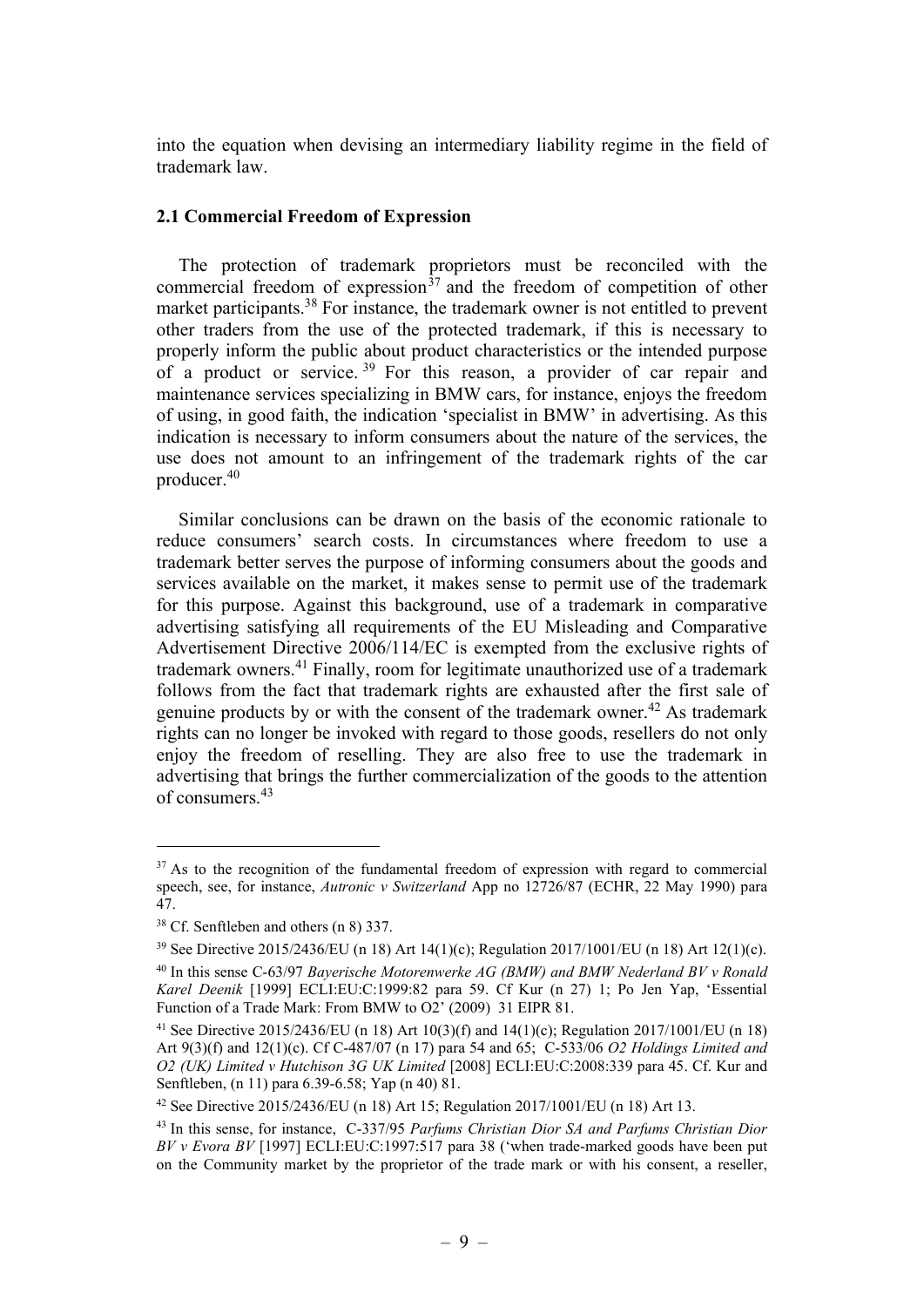In the context of online marketplaces, these user freedoms play an important role. Trademarks may be used legitimately in the context of online offers to indicate the characteristics of goods, clarify their intended purpose or announce a resale of genuine goods after the exhaustion of trademark rights. Drawing attention to the underlying human rights dimension, Advocate General Jääskinen urged the CJEU in his opinion in L'Oréal v eBay not to forget

that the listings uploaded by users to eBay's marketplace are communications protected by the fundamental rights of freedom of expression and information provided by Article 11 of [the] Charter of Fundamental Rights of the EU and Article 10 of the European Convention on Human Rights.<sup>44</sup>

In the context of keyword advertising, issues of commercial freedom of speech can arise with regard to the advertising made by resellers who sell genuine goods, in respect of which trademark rights have been exhausted after the first sale.<sup>45</sup> Keyword advertising can also be used legitimately for the purpose of comparative advertising.<sup>46</sup> In Interflora v Marks & Spencer, the CJEU created additional room for keyword advertising that, without comparing goods or services, seeks to inform consumers about an alternative in the marketplace. The Court explained that

where the advertisement displayed on the internet on the basis of a keyword corresponding to a trade mark with a reputation puts forward – without offering a mere imitation of the goods or services of the proprietor of that trade mark, without causing dilution or tarnishment and without, moreover, adversely affecting the functions of the trade mark concerned – an alternative to the goods or services of the proprietor of the trade mark with a reputation, it must be concluded that such use falls, as a rule, within the ambit of fair competition in the sector for the goods or services concerned and is thus not without 'due cause' for the purposes of Article  $5(2).^{47}$ 

The need to reconcile the protection of trademarks with commercial freedom of expression and freedom of competition enjoyed by other market participants, therefore, makes inroads into the exclusive rights of trademark proprietors. In particular, they are rendered incapable of objecting to the unauthorized use of

besides being free to resell those goods, is also free to make use of the trade mark in order to bring to the public's attention the further commercialization of those goods')

<sup>44</sup> C-324/09 L'Oréal SA and Others v eBay International AG and Others [2010] ECLI:EU:C:2010:757, Opinion of AG Jääskinen, para 49.

<sup>45</sup> C-558/08 Portakabin Ltd and Portakabin BV v Primakabin BV [2010] ECLI:EU:C:2010:416, para 78.

<sup>46</sup> See C-533/06 (n 41) para 45.

<sup>47</sup> C-323/09 Interflora Inc. and Interflora British Unit v Marks & Spencer plc and Flowers Direct Online Ltd [2011] ECLI:EU:C:2011:604 para 91. For a more detailed discussion of this point, see Martin Senftleben, 'Adapting EU Trademark Law to New Technologies - Back to Basics?' in Christophe Geiger (ed), Constructing European Intellectual Property: Achievements and New Perspectives (Edward Elgar Publishing 2012).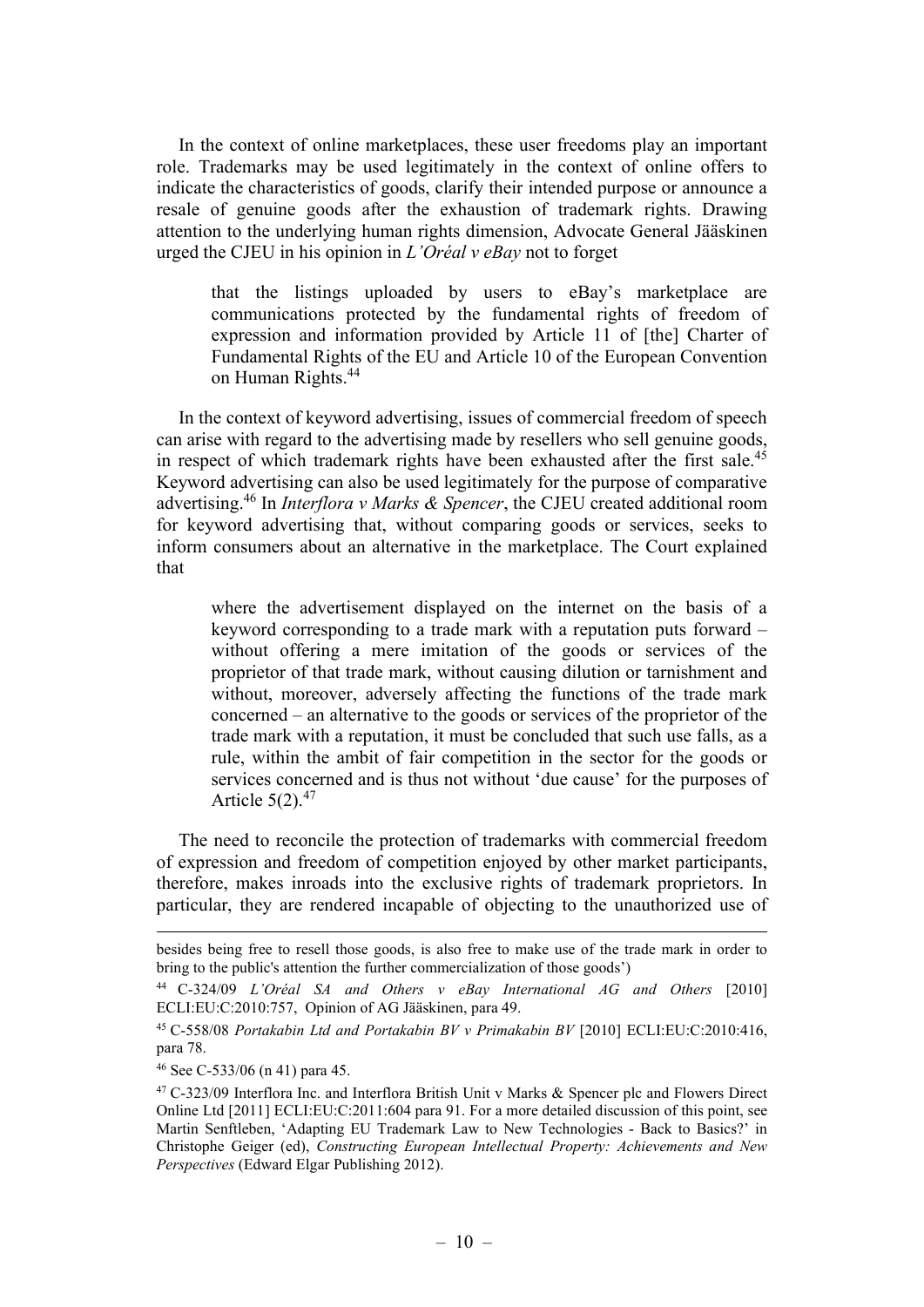their trademarks where this is necessary to properly inform consumers. Advertising by resellers, comparative advertising and advertising putting forward an alternative product or service serve the objective to inform consumers about competing offers and enhance the efficient functioning of the market.

### 2.2 Artistic and Political Freedom of Expression

Besides the importance attached to competing economic interests, there is growing awareness in the field of trademark law that protection must be balanced against social and cultural values. In particular, the gradual expansion of trademark protection in the area of well-known marks led to the recognition of a need to adopt appropriate limitations safeguarding freedom of expression and information in social and cultural contexts. <sup>48</sup> In 1990, Professor Rochelle Dreyfuss already pointed out that trademarks have become focal points of communication:

[a]pparently, the graduates of the American educational system are no longer acquainted with the classic literature that in the past formed the basis for rhetorical and literary allusion. Betty Crocker has replaced Hestia in the public consciousness. Accordingly, it is not surprising that speakers and writers are drawn to those devices that are, by dint of heavy advertising, doubtlessly universally familiar.<sup>49</sup>

Against this background, the importance of counterbalances for use that is socially or culturally valuable must not be underestimated with regard to use of trademarks on online platforms. Considering today's digital environment, there can be little doubt that trademarks are more than mere identifiers of commercial source. As trademarks are often symbols that raise complex associations in respect of lifestyles, behaviour and attitudes, they allow internet users to sum up complex social or cultural norms and developments by referring to a simple word mark or logo. It has also been pointed out in the debate on the social and cultural dimension of trademarks that the richness of associations and meanings attached to a trademark is the result of a joint effort of trademark owners and consumers. It is the consuming public that frequently imbues trademarks with connotations distinct from and sometimes unrelated to the advertising messages conveyed by the trademark owner.<sup>50</sup> As a result, trademarks become metaphors with complex meanings that are of particular importance for social and cultural discourse.

<sup>&</sup>lt;sup>48</sup> See the references to relevant literature (n 35).

<sup>49</sup> Rochelle Dreyfuss, 'Expressive Genericity: Trademarks as Language in the Pepsi Generation' (1990) 65 Notre Dame L Rev 397, 424.

<sup>50</sup> Cf Deborah Gerhardt, 'Consumer Investment in Trademarks' (2010) 88 North Carolina L Rev 101; Jessica Litman, 'Breakfast with Batman: The Public Interest in the Advertising Age' (1999) 108 Yale L J 1, 15-16; Steven Wilf, 'Who Authors Trademarks?' (1999) 17 Cardozo Arts and Entertainment L J 1; Alex Kozinski, 'Trademarks Unplugged' (1993) 68 New York U L Rev 960. However, see also the critical comments on the limitation of trademark rights made by Megan Richardson, 'Trade Marks and Language' (2004) 26 Sydney L Rev 193.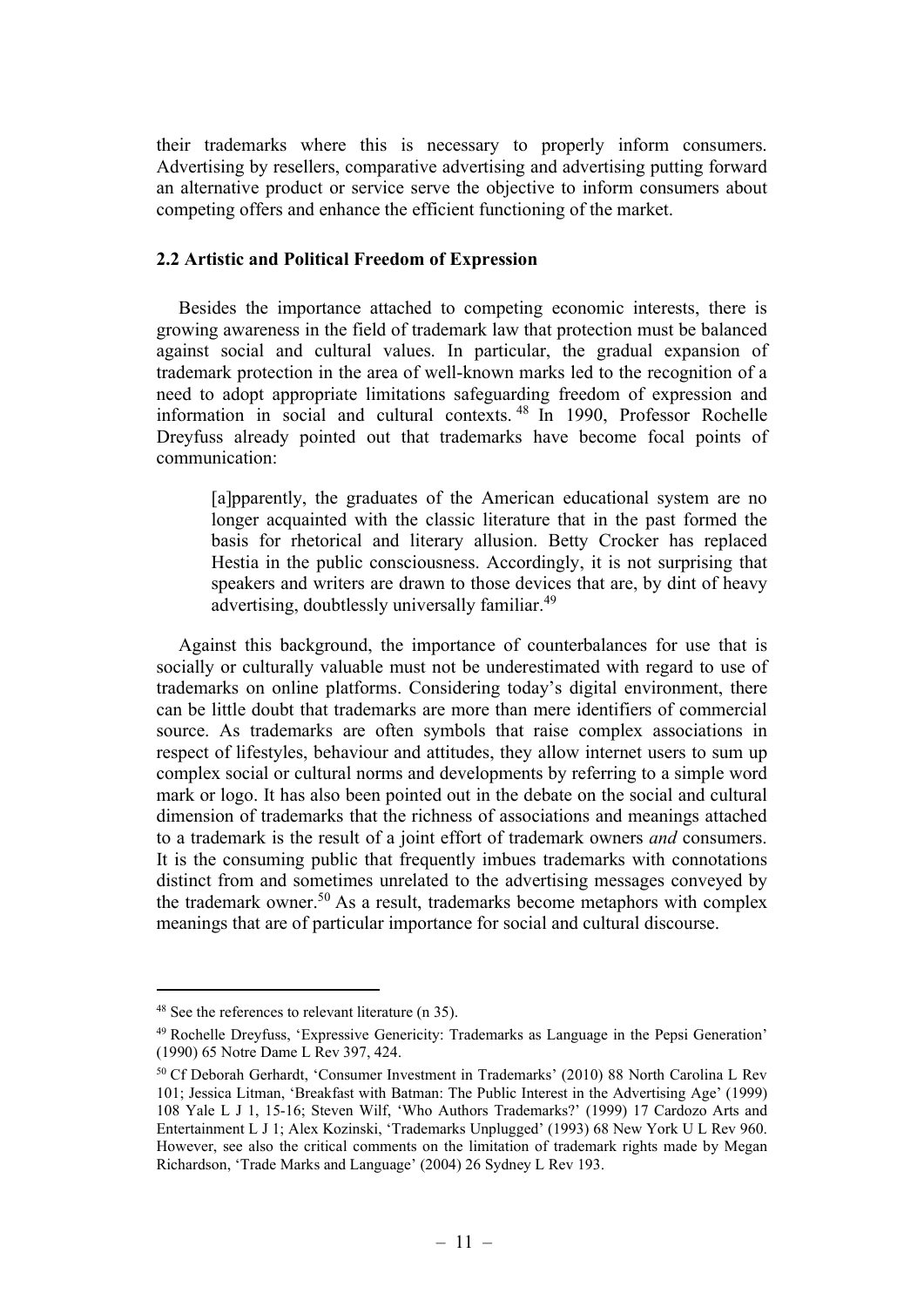Recognizing this public interest in the use of trademarks for social and cultural ends, law and policy makers have been alert to the need for corresponding limitations on trademark rights, particularly in the area of the protection of wellknown marks against dilution. Trademark legislation in the EU creates breathing space for free expression by providing for a defence of referential use<sup>51</sup> and the flexible defence of 'due cause' in the area of the protection of marks with a reputation against dilution.<sup>52</sup>

So far, the CJEU has not had the opportunity to decide cases involving the invocation of these defences with regard to political or artistic speech. National decisions in civil law jurisdictions, however, demonstrate the potential of the due cause defence to serve as a safeguard for political and artistic freedom of expression. The case Lila Postkarte of the German Federal Court of Justice, for example, concerned the marketing of postcards that alluded ironically to trademarks and advertising campaigns of the chocolate producer Milka.<sup>53</sup> On purple background corresponding to Milka's abstract colour mark, the postcard sought to ridicule the nature idyll with cows and mountains that is evoked in Milka advertising.<sup>54</sup> It showed the following poem attributed to 'Rainer Maria Milka':

### Über allen Wipfeln ist Ruh/

#### irgendwo blökt eine Kuh/

# $Muh!^{55}$

Assessing this ironic play with Milka insignia, the German Federal Court of Justice held that for the use of Milka trademarks to constitute relevant trademark use in the sense of Article 10(2)(c) TMD, it was sufficient that the postcard called to mind the well-known Milka signs.<sup>56</sup> Even though being decorative, the use in question therefore gave rise to the question of trademark infringement.<sup>57</sup> Accordingly, the German Federal Court of Justice embarked on a scrutiny of the trademark parody in the light of the infringement criteria of detriment to

<sup>51</sup> See Directive 2015/2436/EU (n 18) Art 14(1)(c); Regulation 2017/1001/EU (n 18) Art 12(1)(c). <sup>52</sup> See Directive 2015/2436/EU (n 18) Art 10(2)(c); Regulation 2017/1001/EU (n 18) Art 9(2)(c). For a more detailed discussion of the role of these defences in cases involving artistic and political expression, see Kur and Senftleben (n 11) para 5.265-5.268 and 6.59-6.68; Jens Schovsbo, ''Mark My Words' – Trademarks and Fundamental Rights in the EU' (2018) 8 UC

Irvine L Rev 555, 575-580; Sakulin (n 35) 85-87; Geiger, 'Proportionality of Criticism' (n 35) 317.

<sup>53</sup> See Bundesgerichtshof (BGH) [German Federal Court of Justice] Lila Postkarte [3 February 2005] I ZR 159/02 (DE) in (2005) GRUR 583.

<sup>54</sup> ibid 583.

<sup>&</sup>lt;sup>55</sup> ibid ('It is calm above the tree tops, somewhere a cow is bellowing. Moo!'). The attribution to 'Rainer Maria Rilke' is an allusion to the famous German writer Rainer Maria Rilke.

<sup>56</sup> ibid 584.

<sup>57</sup> ibid 584-585.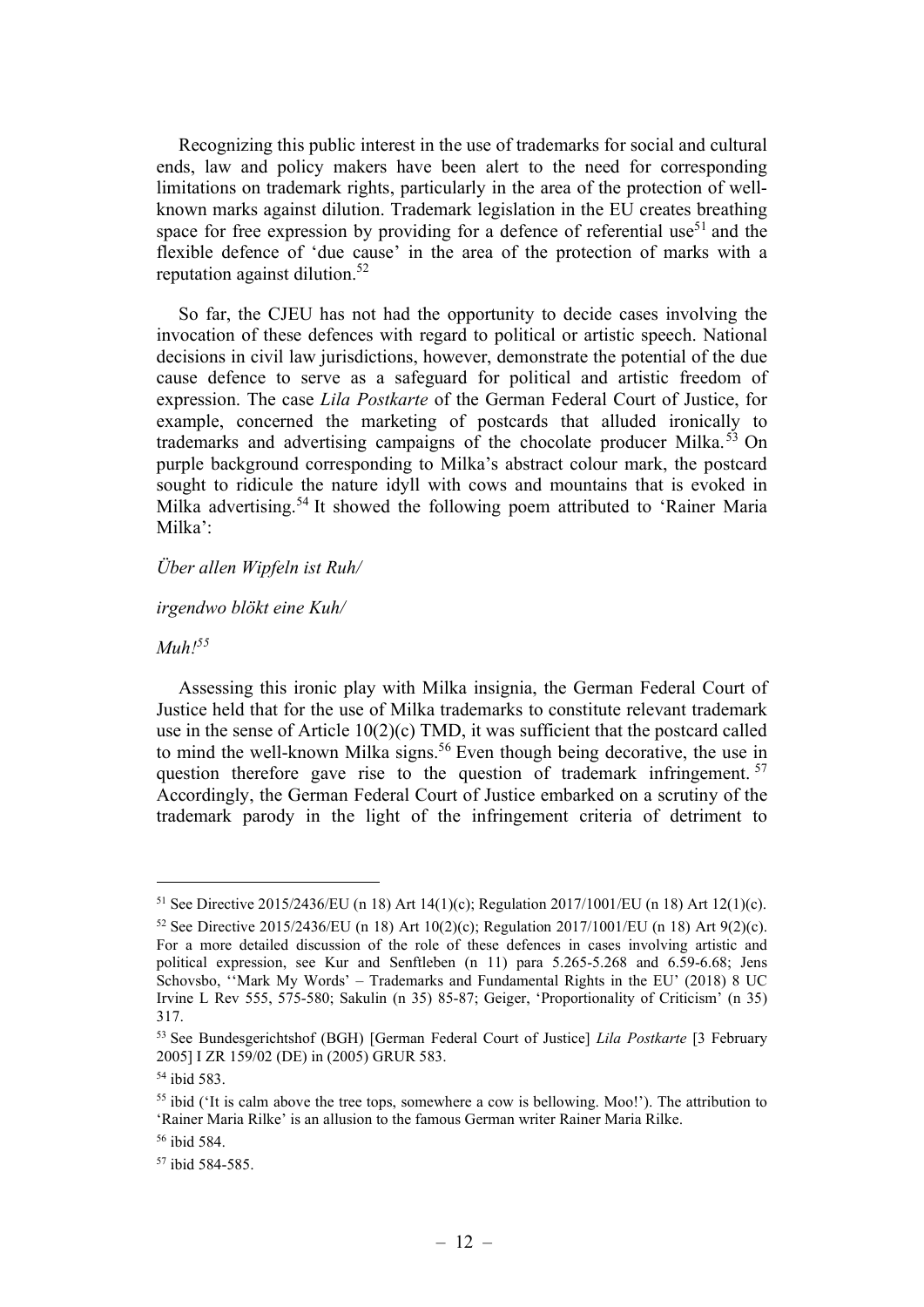distinctive character or repute, and the taking of unfair advantage.<sup>58</sup> Weighing Milka's concerns about a disparagement of the trademarks against the fundamental guarantee of the freedom of art, the Court finally concluded that the freedom of art had to prevail in light of the ironic statement made with the postcard.<sup>59</sup> The use of Milka trademarks was thus found to have taken place with 'due cause' in the sense of Article  $10(2)(c)$  TMD.<sup>60</sup>

Other national decisions show that the due cause defence may also play an important role in safeguarding political freedom of speech.<sup>61</sup> In the light of the fundamental guarantee of freedom of expression, the German Federal Court of Justice permitted the use of the expression 'gene-milk' in connection with products bearing the trademarks 'Müller', 'Weihenstephan', 'Sachsenmilch' and 'Loose' to make consumers aware of the risks of genetically modified milk in milk products.<sup>62</sup> The French Supreme Court allowed the use of the trademark ESSO for the purposes of an environmental campaign which Greenpeace had organized to criticize environmental policies of the company on the basis of the trademark caricature 'E\$\$O'.<sup>63</sup>

National case law also shows the limits of the due cause defence in parody cases with a commercial background. In the decision Styriagra, the Austrian Supreme Court prohibited the marketing of pumpkin seeds with blue frosting under the trademark STYRIAGRA.<sup>64</sup> As the blue frosting and the trademark called to mind Pfizer's well-known VIAGRA trademark and the blue Viagra pills, the Court was convinced that the defendant sought to profit unfairly from the strong reputation of Pfizer's trademark as a vehicle to draw the attention of consumers to his pumpkin product.<sup> $65$ </sup> In this context, the Court rejected the argument that the use had taken place with due cause. <sup>66</sup> As the defendant conducted his business in the Austrian state Styria, the trademark STYRIAGRA could be understood as an ironic blend of the name of the Austrian state where the pumpkin seeds came from, and the VIAGRA trademark of the plaintiff.<sup>67</sup> To further support his parody argument, the defendant had also pointed out that his ironic play with Pfizer's trademark and pill colour created a sharp contrast between chemical and natural means of treating erectile dysfunction. <sup>68</sup> The

<sup>58</sup> ibid

<sup>59</sup> ibid

 $60$  ibid 585.

 $61$  For an overview of national decisions, see Kur and Senftleben (n 11) para 5.267 and 6.59–6.70.

<sup>62</sup> BGH Gen-Milch [11 March 2008] VI ZR 7/07 (DE) in (2008) Neue Juristische Wochenschrift 2110.

 $63$  See Cour de Cassation *Greenpeace v Esso* [8 April 2008] case 06-10961 (FR). See also Cour de Cassation Greenpeace v Areva [8 April 2008] case 07-11251 (FR).

<sup>&</sup>lt;sup>64</sup> Oberster Gerichtshof (OGH) [Supreme Court of Justice] Styriagra [22 September 2009] case 17Ob15/09v, para 3.4 (AT).

<sup>65</sup> ibid para 2.

<sup>66</sup> ibid

<sup>67</sup> ibid

<sup>68</sup> ibid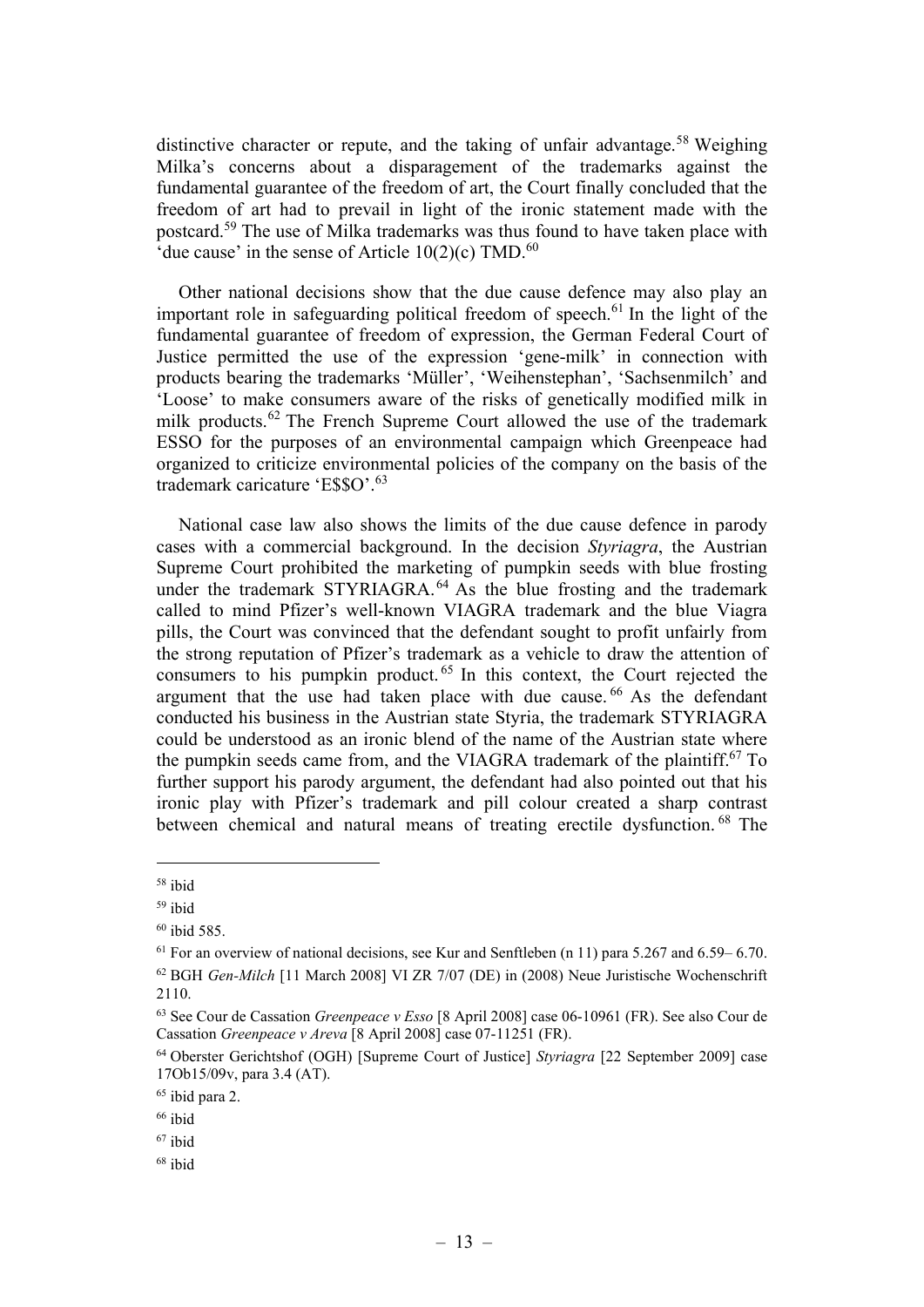Austrian Supreme Court, however, remained unimpressed. <sup>69</sup> While conceding that the due cause defence could be invoked to justify an artistic trademark parody, it held that in these specific circumstances, the intention to take unfair advantage of the magnetism of Pfizer's highly distinctive trademark was predominant.<sup>70</sup> Pfizer's interest in trademark protection thus prevailed over the defendant's free speech interests.<sup>71</sup>

These examples illustrate how national courts in the EU employ the due cause defence to strike a proper balance between trademark protection and competing social and cultural interests. With regard to online platforms, in particular social media, this case law indicates that the due cause defence can play a crucial rule when it comes to the use of a trademark for the purposes of criticism and comment. The defence is capable of preserving room for artistic and political freedom of expression. However, cases of trademark infringement arise where trademarks are used as a fake username or account name to mislead consumers as to the origin of the information communicated under this name, and where this information does not serve the legitimate purpose of criticism and comment.<sup>72</sup>

#### 2.3 Context-Specific Limitations

In sum, the analysis of measures taken to safeguard competing fundamental freedoms in trademark law yields the insight that the exclusive rights of trademark owners are not only context-specific, as pointed out in the previous section, but also limited in several respects. Trademark law seeks to strike a proper balance between trademark protection and competing economic, social and cultural values. As a result, forms of use that are considered particularly relevant in this context – use describing product characteristics or the intended purpose of goods or services, comparative advertising and advertising of resellers, use criticizing or commenting upon trademarked products and use for the purpose of parody – are exempted from the control of the trademark owner. The latter cannot invoke trademark rights against unauthorized use serving these purposes as long as the use keeps within the limits of the respective limitations laid down in the law.

Hence, online enforcement systems relating to trademarks would not only have to reflect the context-specific scope of trademark rights but also the limits set to trademark rights to satisfy competing economic, social and cultural

 $69$  ibid para 3.4.

 $70$  ibid

 $71$  ibid

 $72$  Cf the examples given in WIPO document SCT/24/4, dated 31 August 2010, Annex I, 14-18 <www.wipo.int/sct>, and the discussion of these issues by Lisa Ramsey, 'Brandjacking on Social Networks: Trademark Infringement by Impersonation of Markholders' (2010) 58 Buffalo L Rev 851, 872-919 (concluding at 919 that '[i]mpersonating a markholder may be an effective way to attract attention to expression on a social networking site, but this use of the mark may not be protected speech if it causes ordinary consumers to be confused about the source of the expression')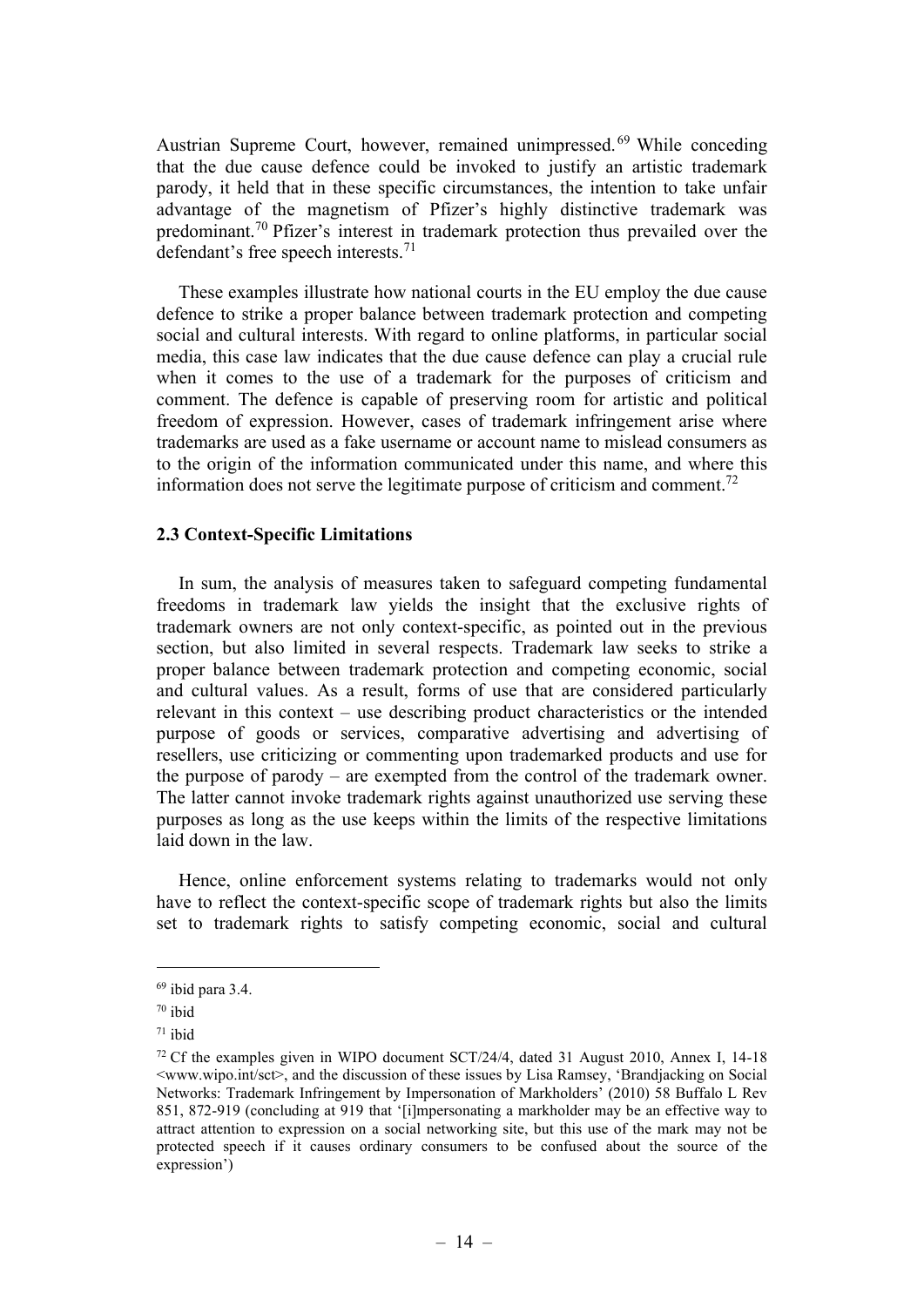interests. Otherwise, trademark owners would be granted broader control over the use of their trademarks in the digital environment than justified in the light of the underlying exclusive rights. The fundamental freedoms justifying the exemption of the outlined forms of use, in particular freedom of expression and freedom of competition, would be neglected.

Against this background, it becomes apparent that the risk of overbroad content blocking that has been identified in the field of copyright law<sup>73</sup> arises arguably to an even larger extent<sup>74</sup>—with regard to algorithmic enforcement of trademark rights. As current content identification and filtering systems are not sophisticated enough to lend sufficient weight to competing user freedoms, the extension of filtering obligations, as adopted in the DSM Directive, to the field of trademark law would curtail breathing space for valuable forms of use and most probably encroach upon underlying fundamental freedoms. The risk of excessive filtering of privileged trademark-related communications must not be played down in the debate on intermediary liability in trademark cases.

## 3. Developments in Case Law

The discussion of the scope of trademark rights in the preceding sections yielded the insight that in the debate on liability and filtering standards, the default position can hardly be the assumption that uploads including a protected trademark justify the employment of algorithmic filtering tools because the inclusion of the protected sign clearly points in the direction of infringement.<sup>75</sup> By contrast, further conditions must be fulfilled, in particular use in the course of trade, use in relation to goods and services, and use that causes confusion,

<sup>73</sup> See the study conducted by Jennifer Urban and Laura Quilter, 'Efficient Process or 'Chilling Effects'? Takedown Notices Under Section 512 of the Digital Millennium Copyright Act' (2006) 22 Santa Clara Computer and High Tech L J 621 (showing, among other things, that 30% of DMCA takedown notices were legally dubious, and that 57% of DMCA notices were filed against competitors; while the DMCA offers the opportunity to file counter-notices and rebut unjustified takedown requests, Urban and Quilter find that instances in which this mechanism is used are relatively rare). However, cf also the critical comments on the methodology used for the study and a potential self-selection bias arising from the way in which the analysed notices have been collected by Frederick Mostert and Martin Schwimmer, 'Notice and Takedown for Trademarks' (2011) 101 Trademark Reporter 249, 259-260.

<sup>74</sup> See Graeme Dinwoodie, 'Secondary Liability for Online Trademark Infringement: The International Landscape' (2014) 37 Columbia J of L & the Arts 463, 498-499 pointing out, with regard to the debate on the appropriateness of horizontal liability standards covering both copyright and trademark rights, that a horizontal legal basis for granting injunctions need not lead to the same filtering standards. More concretely, he sees copyright as a potential field of application for 'file-matching technology,' whereas trademark law might require 'humanintensive assessments' (at 499). This distinction seems to confirm that, due to the context-specific nature of trademark rights, algorithmic filter systems are even more problematic in the field of trademark law than they are in the area of copyright.

 $75$  For a discussion of the fundamental change of the default position that follows from the adoption of filtering obligations in copyright law, see Niva Elkin-Koren, 'Fair Use by Design', (2017) 64 UCLA L Rev 1082, 1093 ('if copyrighted materials were once available unless proven to be infringing, today materials that are detected by algorithms are removed from public circulation unless explicitly authorized by the right holder').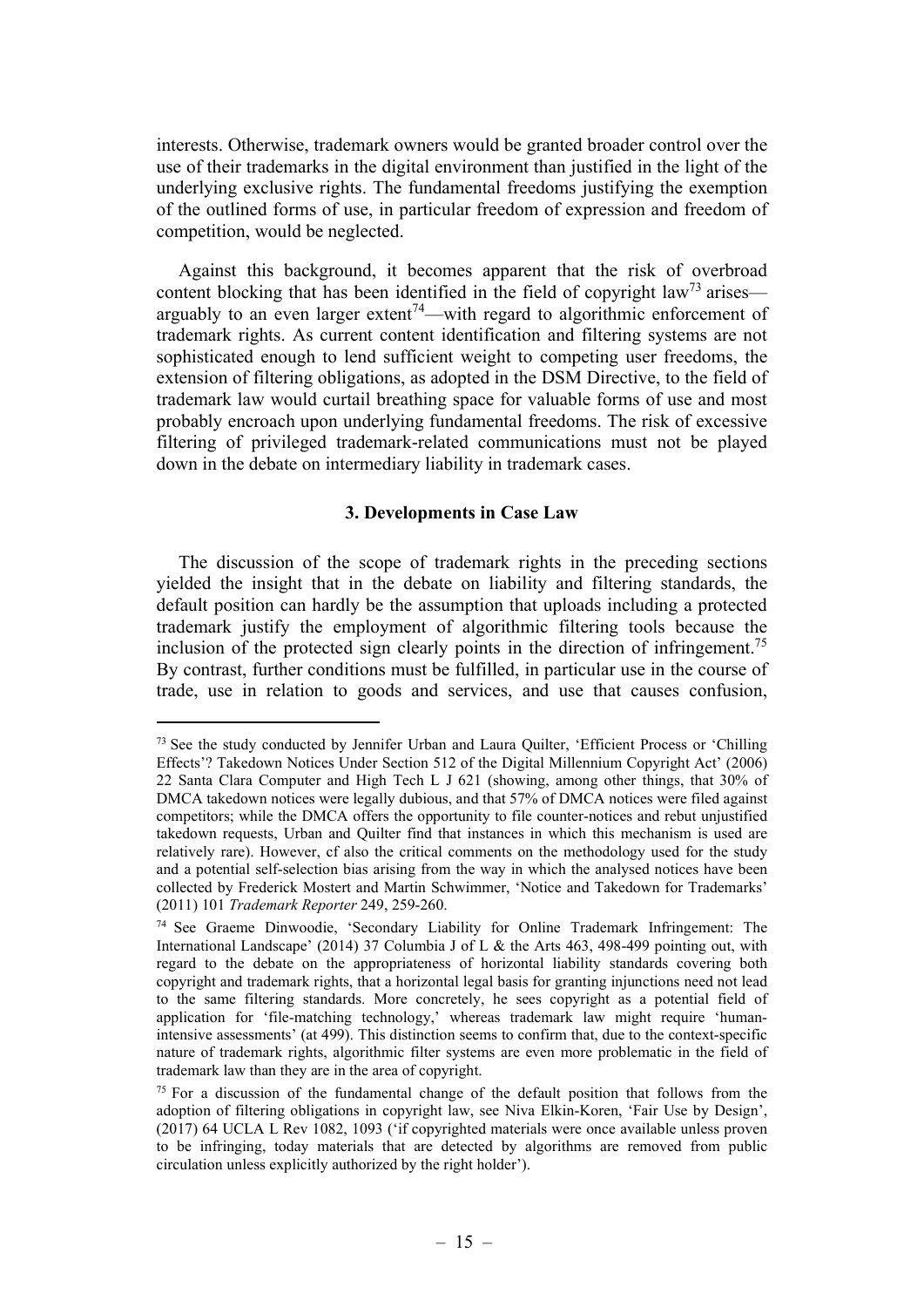dilution or unfair free-riding. An intermediary liability regime relating to trademarks must be context-specific enough to offer room for the consideration of inherent limits and statutory limitations of trademark rights.

# 3.1 Guidelines at EU Level

Addressing the traditional liability privilege for online platforms—the safe harbour for hosting following from Article 14 of the E-Commerce Directive<sup>76</sup> the CJEU has taken a cautious approach that is capable of satisfying this general requirement. In *Google France v Louis Vuitton*, the Court qualified the advertising messages displayed by the Google keyword advertising service as third-party content provided by the advertiser and hosted by Google. These advertising messages appear once the search terms selected by the advertiser are entered by the internet user. If an advertiser selects a competitor's trademark as a keyword, the question of trademark infringement and intermediary liability arises. As to the applicability of the safe harbour for hosting in these circumstances, the CJEU pointed out that it was necessary to examine whether the role played by Google as an intermediary was neutral, in the sense that its conduct was 'merely technical, automatic and passive, pointing to a lack of knowledge or control of the data which it stores'.<sup>77</sup> The financial interest which Google had in its advertising service was not decisive in this context. An active involvement in the process of selecting keywords, by contrast, would be relevant to the assessment of eligibility for the safe harbour.<sup>78</sup>

In the further case  $L'Oréal$  v eBay, the CJEU arrived at a more refined test by establishing the standard of 'diligent economic operator.' The Court explained that it was sufficient,

<sup>76</sup> Directive 2000/31/EC of the European Parliament and of the Council of 8 June 2000 on certain legal aspects of information society services, in particular electronic commerce, in the Internal Market [2000] OJ L 178/1. Cf Stefan Kulk, Internet Intermediaries and Copyright Law: Towards a Future-Proof EU Legal Framework, Utrecht 2018; Christina Angelopoulos, European Intermediary Liability in Copyright: A Tort-Based Analysis (Kluwer Law International 2016); Martin Husovec, Injunctions Against Intermediaries in the European Union: Accountable But Not Liable? (CUP 2017); Thomas Hoeren and Silviya Yankova, 'The Liability of Internet Intermediaries: The German Perspective', (2012) 43 IIC 501; Rita Matulionyte and Sylvie Nerisson, 'The French Route to an ISP Safe Harbour, Compared to German and US Ways' (2011) 42 IIC 55; Miguel Peguera, 'The DMCA Safe Harbour and Their European Counterparts: A Comparative Analysis of Some Common Problems' (2009) 32 Columbia J of L and the Arts 481; Christiaan Alberdingk Thijm, 'Wat is de zorgplicht van Hyves, XS4All en Marktplaats?' (2008) Ars Aequi 573; Matthias Leistner, 'Von 'Grundig-Reporter(n) zu Paperboy(s)' Entwicklungsperspektiven der Verantwortlichkeit im Urheberrecht' (2006) GRUR 801.

 $77$  Joined C-236/08 to C-238/08 (n 7) para 114. The Court also held that the search engine offering a keyword advertising service did not use affected trademarks in the sense of trademark law. Direct liability arising from keyword advertising services thus seems to be excluded in the EU. ibid para 57. As to the debate on potential direct liability and primary infringement, see Graeme Dinwoodie and Mark Janis, 'Lessons From the Trademark Use Debate' (2007) 92 Iowa L Rev 1703, 1717 (pointing out in the light of developments in the U.S. that 'the sale of keywordtriggered advertising and the manner of presentation of search results potentially create independent trademark-related harm, thus making it an appropriate subject of direct liability').

<sup>78</sup> Joined C-236/08 to C-238/08 (n 7) para 116-118.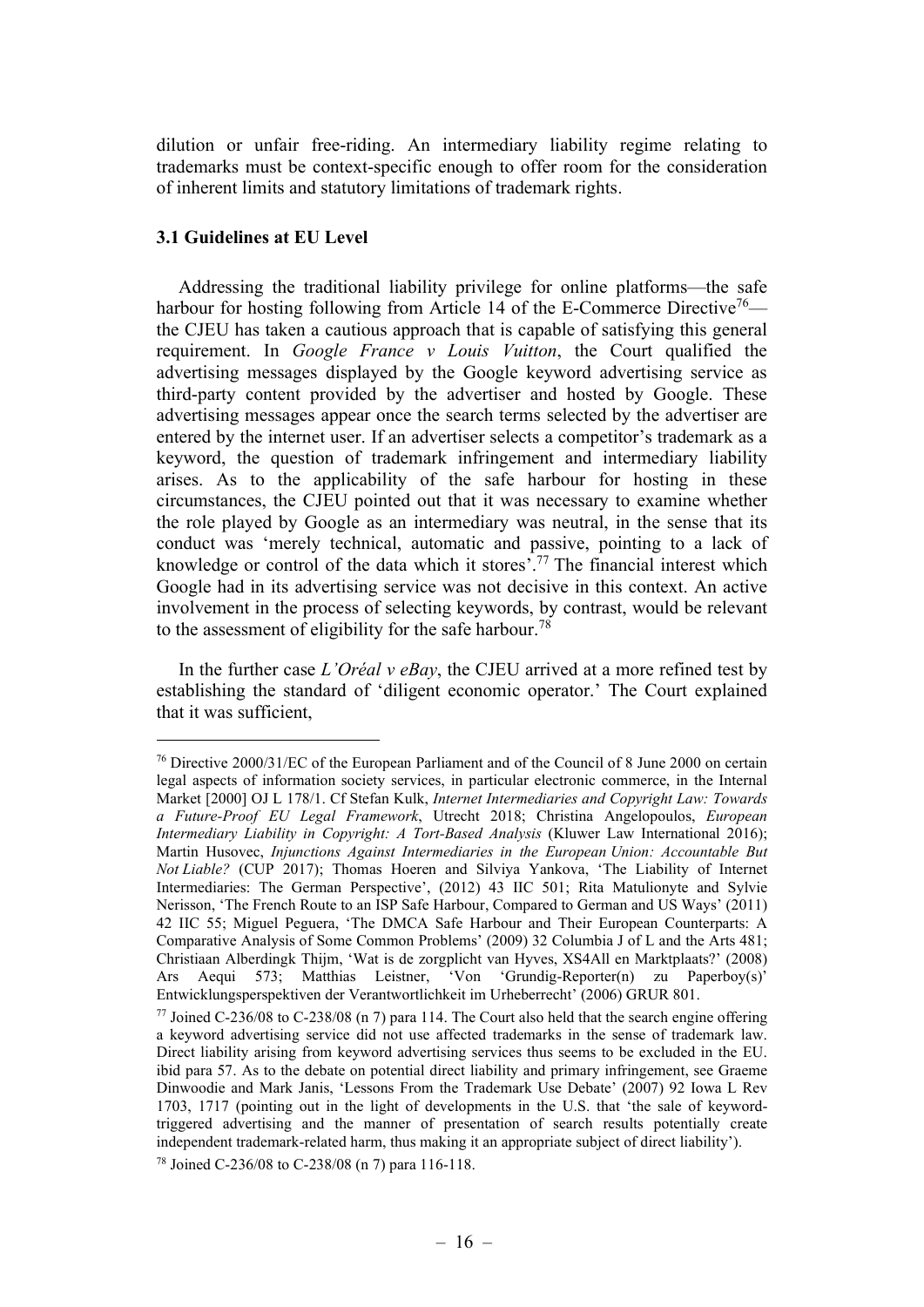in order for the provider of an information society service to be denied entitlement to the exemption [for hosting], for it to have been aware of facts or circumstances on the basis of which a diligent economic operator should have identified the illegality in question.<sup>79</sup>

While stressing that this new diligence test should not be misunderstood to impose a general monitoring obligation on platform providers, the Court indicated that, under this standard, own investigations of the platform provider would have to be taken into account. Moreover, a diligent economic operator could be expected to consider even imprecise or inadequately substantiated notifications received in the framework of its notice-and-takedown system. Such notifications represented a factor of which the national court had to take account when determining whether the intermediary was actually aware of facts or circumstances on the basis of which a diligent economic operator should have identified the illegality.<sup>80</sup> CJEU jurisprudence thus reflects a shift from a general exemption from investigations to an obligation to consider even imprecise notifications. Platform providers must set up a knowledge management system that reaches a certain level of sophistication.<sup>81</sup>

However, these guidelines of the CJEU must not be misunderstood as an indication that, in the case of trademarks, the mere appearance of a protected sign on an online platform could be sufficient to apply automated, algorithmic filter systems. This follows quite clearly from the rules which the Court established in the field of injunctions that can be imposed on an intermediary despite eligibility for the safe harbour for hosting.<sup>82</sup> In the context of measures against trademark infringement on online marketplaces, the Court clarified in  $L'Oréal v eBav$  that it was possible to order an online service provider, such as eBay, to take measures that contribute 'not only to bringing to an end infringements committed through that marketplace, but also to preventing further infringements.<sup>83</sup> Hence, the Court opened the door to the introduction of filtering obligations. However, it pointed out that this should not culminate in a general and permanent ban on the use of goods bearing a specific trademark. $84$  By contrast, measures only had to be taken against repeat infringers of the same trademark. The CJEU explained that

'if the operator of the online marketplace does not decide, on its own initiative, to suspend the [infringer] to prevent further infringements of

<sup>&</sup>lt;sup>79</sup> C-324/09 *L'Oréal SA and Others v eBay International AG and Others* [2011] ECLI:EU:C:2011:474 para 120.

<sup>80</sup> ibid para 122.

<sup>81</sup> For discussion, see Martin Senftleben, 'Breathing Space for Cloud-Based Business Models – Exploring the Matrix of Copyright Limitations, Safe Harbours and Injunctions' (2013) 4 JIPITEC 87, 94-95.

<sup>82</sup> See Directive 2004/48/EC of the European Parliament and of the Council of 29 April 2004 on the enforcement of intellectual property rights, [2004] OJ L 195/16, Art 11. Cf. C-314/12 UPC Telekabel v Constantin Film and Wega [2014] ECLI:EU:C:2014:192, para 52-63; Dinwoodie (n 74) 496-497.

<sup>83</sup> C-324/09 (n 79) para 131.

 $84$  ibid para 140.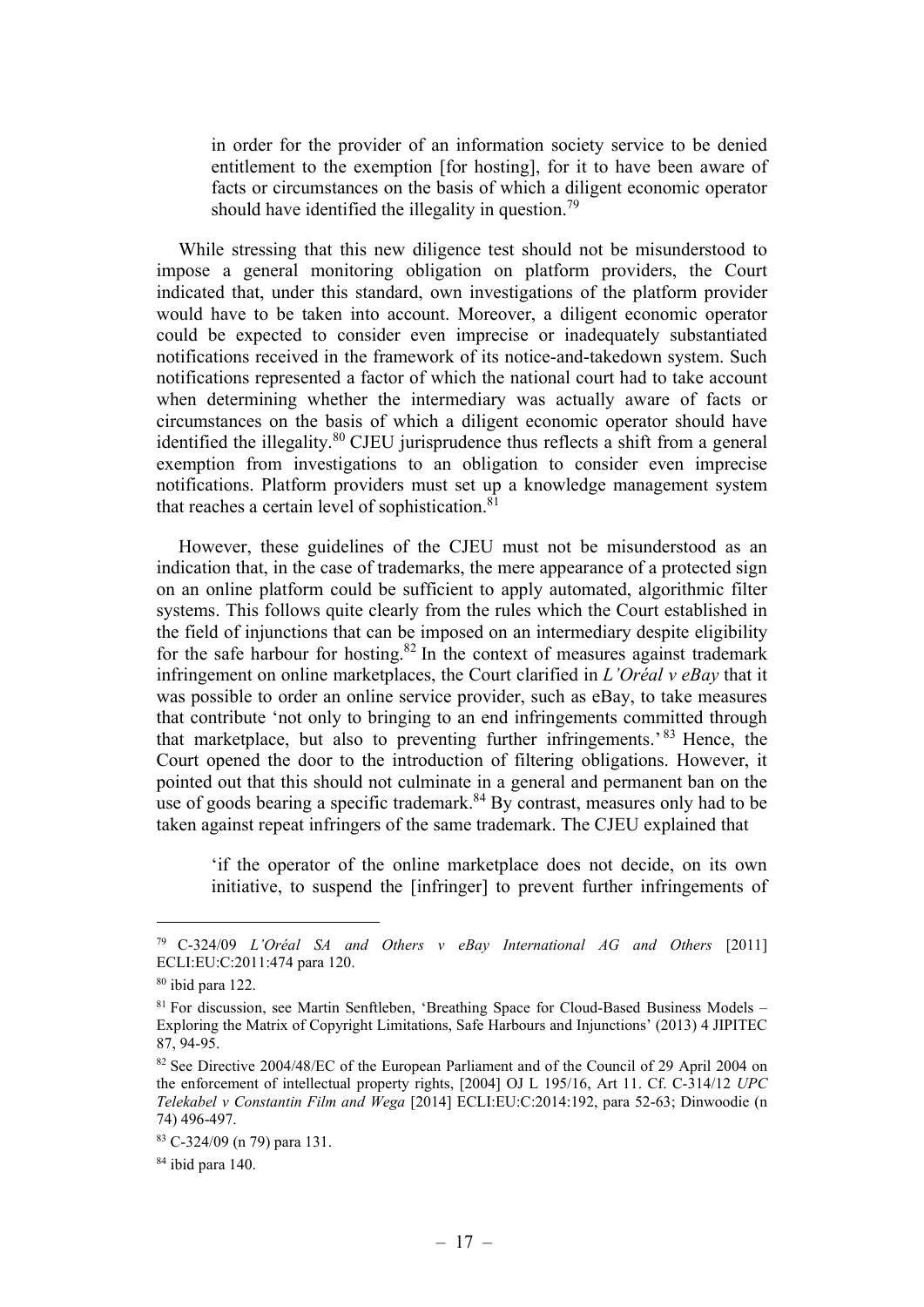that kind by the same seller in respect of the same trade marks, it may be ordered, by means of an injunction, to do so.<sup>85</sup>

Hence, the CJEU did not have a system in mind that generally prevents uploads of offers or other content comprising a protected trademark. First, the filtering system following from L'Oréal v eBay only targets repeat infringers. In the absence of a first illegitimate act that identifies a particular platform user as an infringer, no filtering is required. Second, the filter system only concerns further infringements in respect of the same trademark. It is based on a 'double identity' requirement: the same infringer and the same trademark. This approach differs markedly from the approach taken in Article 17(4)(b) of the DSM Directive which requires 'best efforts to ensure the unavailability of specific works' and, therefore, leads to filtering measures that block content whenever the content identification algorithm detects traces of a protected work.<sup>86</sup> In contrast to this new legal framework for algorithmic copyright enforcement, the EU framework for intermediary liability in trademark cases is not based on cooperation between the online platform industry and the branding industry that encourages trademark proprietors to send information about their entire trademark portfolio and obliges online platforms to block any upload containing a trademark, in respect of which 'rightholders have provided the service providers with the relevant and necessary information.'

# 3.2 Application in Civil Law Jurisdictions

At the national level, however, the line between targeted filtering under the double identity rule following from *L'Oréal v eBay* and more general filtering measures may become blurred. In Germany, for instance, the rules on secondary infringement in the strict sense of aiding and abetting are regularly inapplicable unless an online platform has actual knowledge of individual persons using its services to infringe intellectual property rights. This starting point, however, did not prevent the German Federal Court of Justice from developing a specific liability regime in analogy with a general provision in the German Civil Code which entitles proprietors to request that interferences having detrimental effects on their property be removed and enjoined in the future.<sup>87</sup> In the context of this so-called 'Störerhaftung,' it is not necessary to establish guilt or negligence. It is sufficient to establish an adequate causal link between an (ongoing) infringement of an intellectual property right and acts or omissions of the defendant: in the case of online platforms, acts or omissions of the platform provider and a platform design that offers room for interferences with intellectual property rights. Moreover, the platform provider must be able – factually and legally – to

 $85$  ibid para 141.

<sup>86</sup> Senftleben (n 2) 5-10.

<sup>87</sup> Civil Code ('Bürgerliches Gesetzbuch'), § 1004 (DE). See BGH Internet-Versteigerung [11 March 2004] I ZR 304/01 36 (DE) in 36 (2005) IIC 573; BGH Internet-Versteigerung II [19 April 2007] case No. I ZR 35/04 (DE); BGH Internet-Versteigerung III [30 April 2008] I ZR 73/05 (Germany). Cf Joachim Bornkamm, 'E-Commerce Directive vs IP Enforcement—Balance Achieved?' (2007) GRUR – Internationaler Teil 642, 643.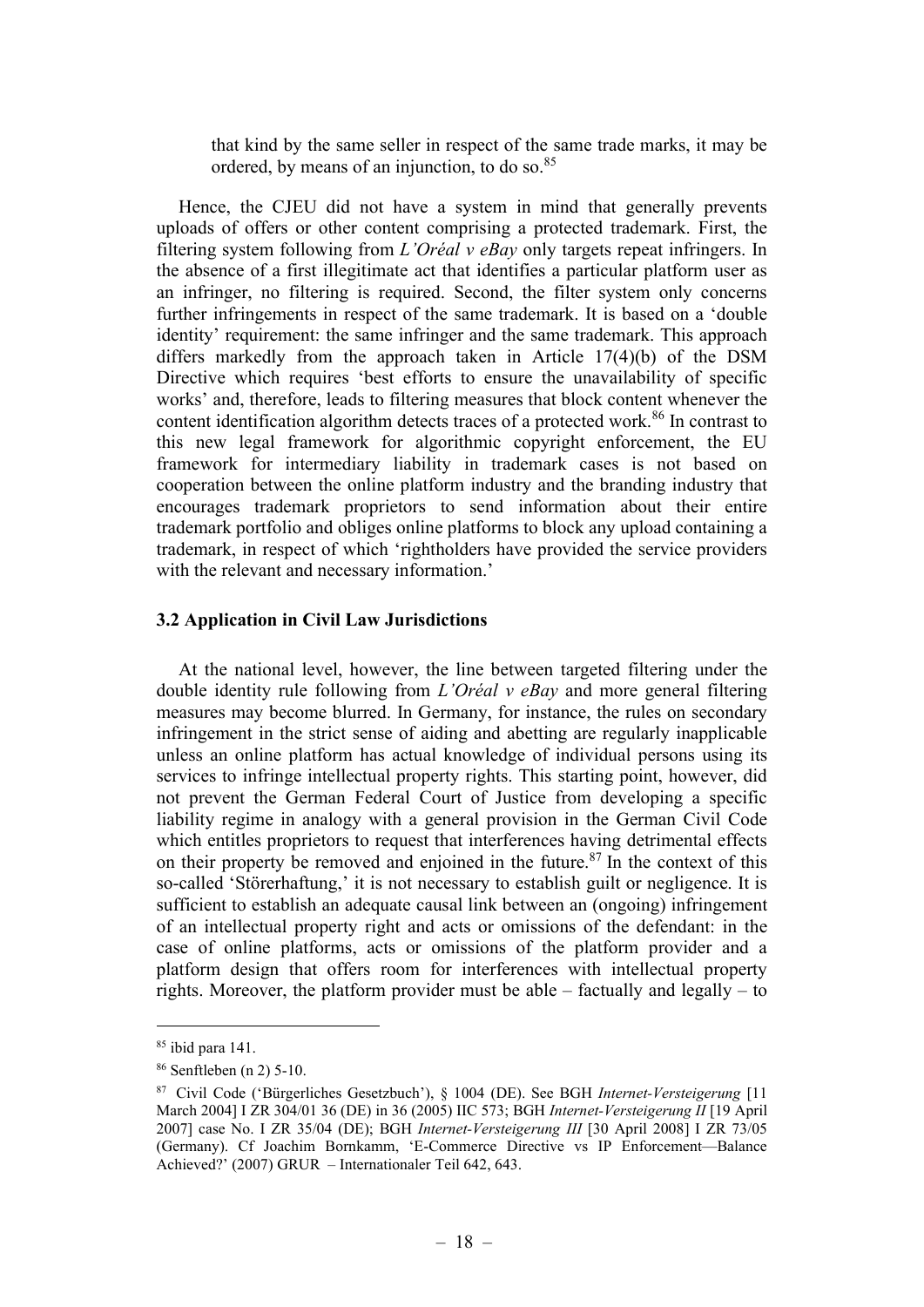remove the cause for the interference. To avoid infinite obligations, 'Störerhaftung' also requires a specific duty of care vis-à-vis the prevention of continued infringement.<sup>88</sup> In practice, this final element allows the courts to draw the conceptual contours of the liability regime more precisely. Intermediaries can escape the verdict of liability if it cannot be demonstrated that they have neglected monitoring obligations which the courts tailor to the individual characteristics of the online platform concerned.<sup>89</sup>

The German Federal Court of Justice developed the core principles of liability for trademark infringement under the standard of *Störerhaftung* in cases concerning sales of infringing articles on auction sites. $90$  In particular, the Court confirmed that, in the absence of actual and concrete knowledge of infringing acts of third parties, it was not possible to claim damages. Once the platform provider had been made aware of an infringement, however, liability as 'Störer' allowed the grant of injunctive relief and the imposition of preventive measures.<sup>91</sup>

With regard to the scope of preventive measures—de facto filtering obligations—the open-ended concept of Störer offers German courts considerable room to develop specific duties which they deem adequate and reasonable in light of the individual circumstances of the tort at issue. As Article 15 of the E-Commerce Directive prohibits general monitoring obligations, this constitutes the ceiling of filtering orders that may result from Störerhaftung.<sup>92</sup> Nonetheless, the specific monitoring duties imposed on platform providers to prevent further infringements can be quite substantial—more substantial than double identity filtering (same infringer; same trademark) which the CJEU considered appropriate in L'Oréal v eBay.

Cases that culminated in substantially broader filter obligations concerned in particular copyright infringement. In Rapidshare, the German Federal Court of Justice dealt with a cloud storage service that allowed users not only the uploading of content to their individual locker space but also the sharing of content via download links that could be added to link collections.<sup>93</sup> Given the characteristics of the service, the Court found that Rapidshare enhanced the risk of infringement by offering premium accounts with very high download speed that made the accounts particularly attractive for illegal content sharing. The Court saw the premium offer as an indication that Rapidshare sought to profit

<sup>&</sup>lt;sup>88</sup> This specific duty of care must not be confused with negligence of duties of care that would result in an independent tort leading to direct liability of the intermediary.

 $89$  Cf Kur and Senfteben, (n 11) para 13.133-13.134. As the monitoring duty following from the concept of Störerhaftung is regarded as a specific duty, it is believed to be compatible with the prohibition of general monitoring obligations in Article 15 of the E-Commerce Directive.

<sup>&</sup>lt;sup>90</sup> See *Internet-Versteigerung I-III* (n 87). Cf Annette Kur, 'Secondary Liability for Trademark Infringement on the Internet: The Situation in Germany and Throughout the EU' (2014) 37 Columbia J of L & the Arts 525, 532-539.

 $91$  Cf Kur and Senfteben (n 11) para 13.136.

<sup>92</sup> See BGH File-Hosting-Service [15 August 2013] I ZR 80/12. Cf Bornkamm (n 87) 643; Dinwoodie (n 74) 492.

 $93$  See File-Hosting-Service (n 92). Cf Kur (n 90) 538-539.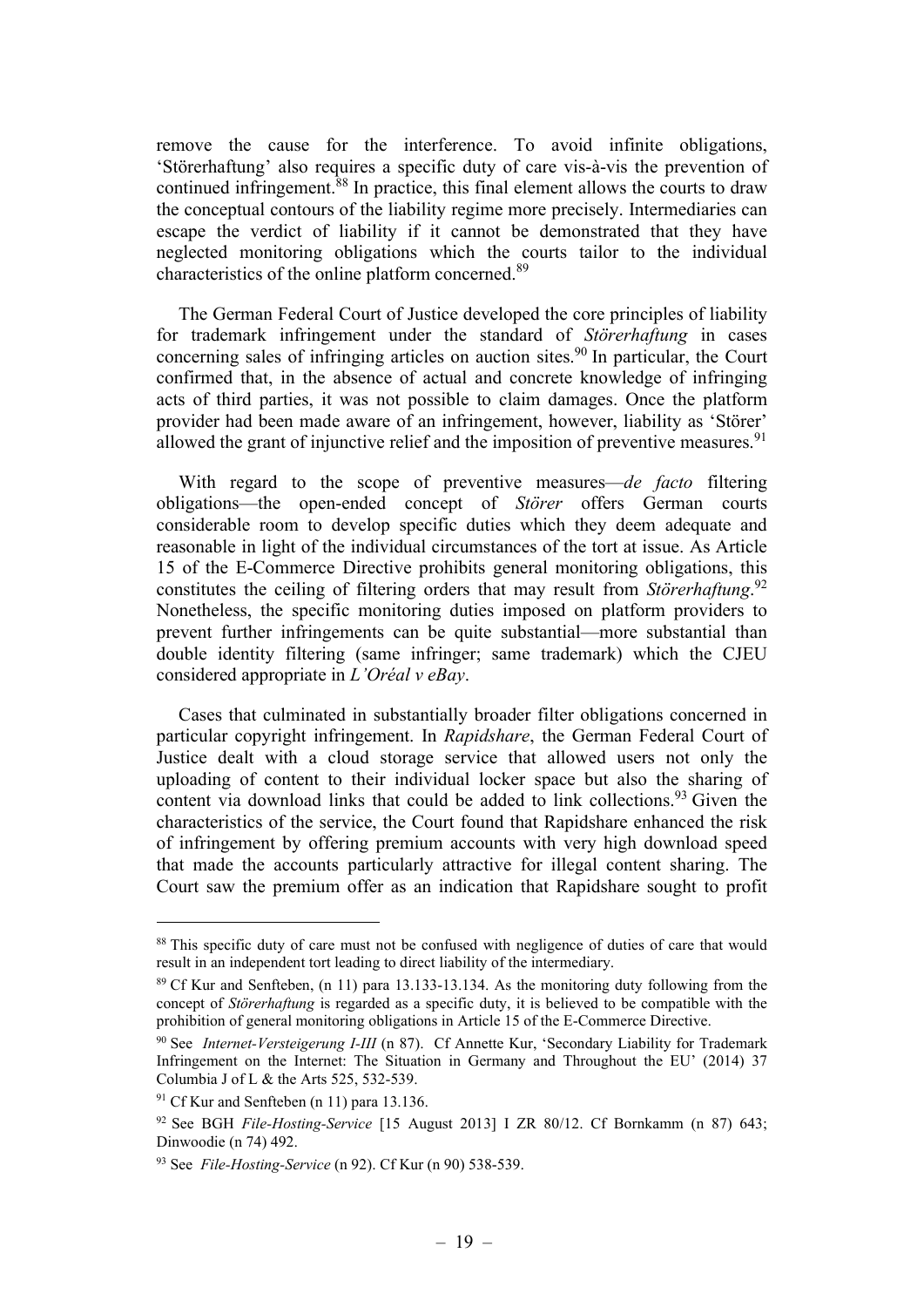from illegal downloads. As the service also offered anonymous user accounts, the Court held the platform providers liable as Störer and imposed far-reaching control obligations. Upon receipt of a notice of infringing content, Rapidshare had to remove the individual content item at issue. Moreover, it had to ensure that the affected literary and artistic work was not infringed again in the future. Hence, the German Federal Court of Justice departed from the double identity rule following from  $L'Oréal$  v eBay. Instead of limiting filter obligations to cases where the same user infringed the same work, the Court generalized the monitoring and filtering duty by establishing an obligation to prevent any unauthorized reappearance of the same work – irrespective of the user involved.<sup>94</sup> Furthermore, it held that Rapidshare had to actively search for names and descriptions of download links that contained the title of works, in respect of which it had received notifications of infringement. This obligation included the use of web crawlers and text filters to detect links to illegal content on Google, Facebook and Twitter.<sup>95</sup>

In Germany, the flexible concept of Störerhaftung thus served as a vehicle to go beyond the concept of double identity filtering which the CJEU accepted in  $L'Oréal$  v eBay. This development occurred in decisions concerning the infringement of literary and artistic works. Given the universal applicability of the underlying provision in the German Civil Code, however, it cannot be ruled out that a similar broadening of filter obligations may take place with regard to trademarks. In Internet Auction I, for instance, the German Federal Court of Justice recognized in respect of trademark infringement that it would be too heavy a burden for the provider of an auction site to check each individual offer prior to its publication on the website.<sup>96</sup> The situation was different, however, once the platform provider had been notified of clear trademark infringements, such as infringing offers of Rolex watches. In such a case, the provider had to block the concrete offer without delay and apply preventative measures to ensure – as far as possible – that no further trademark infringements of the same kind occurred. More concretely, the provider had to see the notification of clear cases of trademark infringement as a reason to subject offers for Rolex watches to specific (automated) checking which could be based, for instance, on typical features of suspect offers, such as a low price or a reference to Rolex imitations.<sup>97</sup> Under the concept of Störerhaftung, targeted filtering in trademark cases has thus already been deemed possible in the past. It is an open question whether more extensive filter obligations, such as the measures which the German Federal Court of Justice considered necessary in Rapidshare, comply with harmonized EU law – despite the explicit prohibition of general monitoring duties in Article 15 of the E-Commerce Directive.<sup>98</sup> The prejudicial questions which the German

<sup>&</sup>lt;sup>94</sup> See File-Hosting-Service (n 92).

<sup>95</sup> ibid

<sup>96</sup> See Internet-Versteigerung I-III (n 87) para 19.

 $97$  ibid para 20. Cf Kur (n 90) 536; Matthias Leistner, 'Structural Aspects of Secondary (Provider) Liability in Europe' (2014) 9 JIPLP 75, 78-82.

<sup>&</sup>lt;sup>98</sup> See also the critical comments by Kur (n 90) 539-540.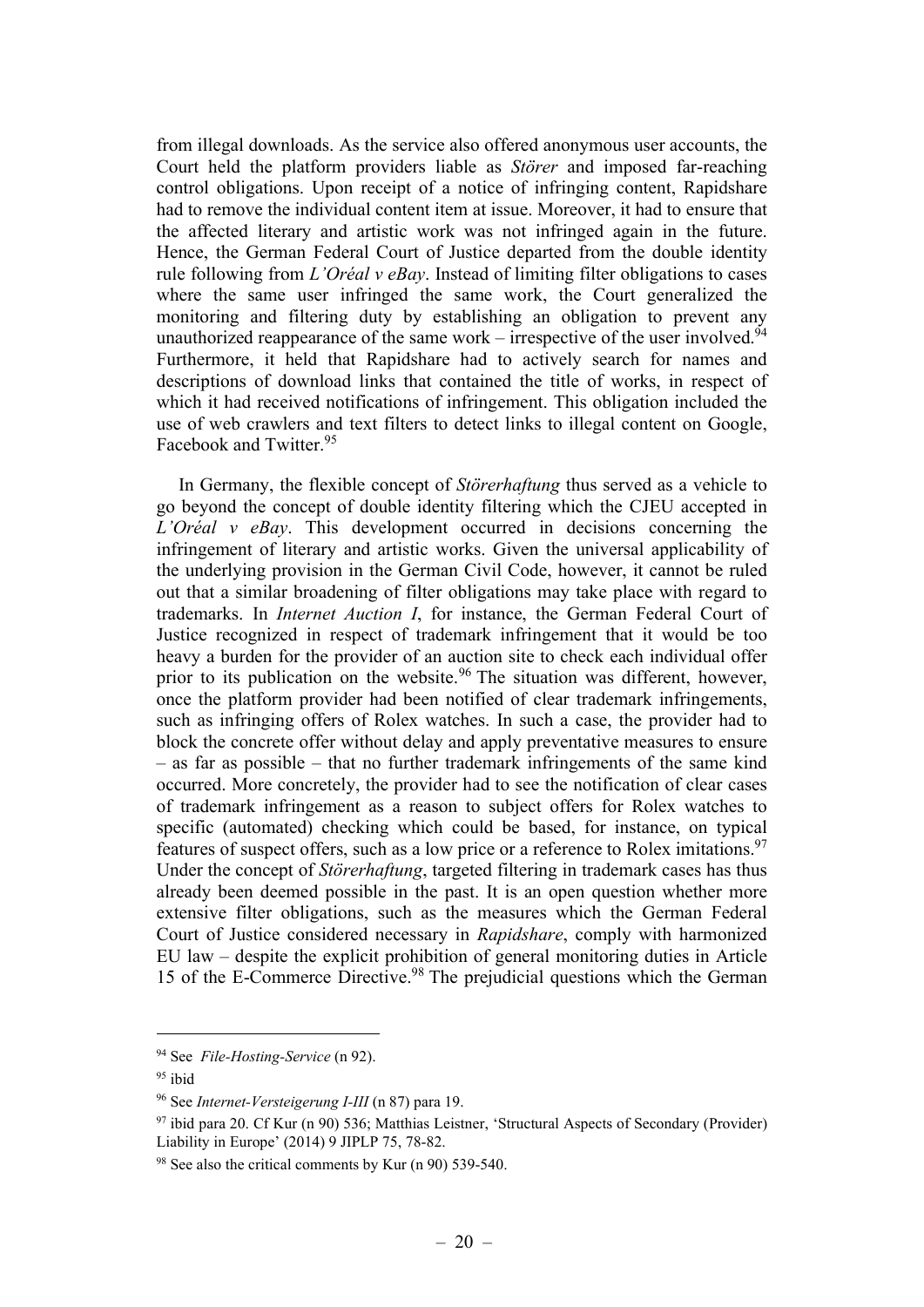Federal Court of Justice submitted in *YouTube* may clarify this compliance question.<sup>99</sup>

Whatever the outcome of the request for CJEU guidance, the above analysis of context-specific inherent limits and statutory limitations of trademark rights is a call for caution. Even if the concept of Störerhaftung survives the ruling of the CJEU in YouTube, it is not advisable to use this national concept as a backdoor to bring filter obligations in the field of trademark law close to the copyright standard that follows from the adoption of the DSM Directive.  $100$  As filter technology is not sophisticated enough to take account of the limited scope of trademark rights, this step would encourage excessive algorithmic trademark enforcement that disregards the context-specific conceptual contours of trademark rights.

An alternative, more cautious approach to filtering can be found in the Netherlands where injunctions including a filtering obligation to ensure that infringing content – after removal – does not reappear on an online platform, have traditionally<sup>101</sup> only been granted in cases where the platform provider played an active role in the sense that he dealt with content on the platform in a way that implied knowledge of infringing material, collaborated with third parties offering illegal content, or added content himself. In these cases of 'systematically and structurally facilitating' the uploading of infringing content, Dutch courts are prepared to impose not only an obligation to remove the content at issue, but also an obligation to prevent the uploading of the same content by the same infringer or other platform users.  $10^2$  Hence, an obligation to take

<sup>99</sup> BGH YouTube [13 September 2018] I ZR 140/15 (DE) in (2018) GRUR 1132, 1132. As to the question of compliance of the concept of *Störerhaftung* with EU law, see the case comment by Ansgar Ohly, ibid 1139-1141.

<sup>100</sup> Cf Senftleben (n 2) 5-10.

 $101$  It remains to be seen in which way the decisions in C-527/15 Stichting Brein v Jack Frederik Wullems [2017] ECLI:EU:C:2017:300, para 50, and C-610/15 Stichting Brein v Ziggo BV and XS4All Internet BV [2017] ECLI:EU:C:2017:456, para 36, impact national Dutch practice. As these decisions broaden the concept of primary liability, they may lead to broader injunctions on the basis of a finding of primary liability. Cf Ansgar Ohly, 'The Broad Concept of 'Communication to the Public' in Recent CJEU Judgments and the Liability of Intermediaries: Primary, Secondary or Unitary Liability?', (2018) 67 GRUR – Internationaler Teil 517; Eleonora Rosati, 'The CJEU Pirate Bay Judgment and its Impact on the Liability of Online Platforms' 39 (2017) EIPR 737.

<sup>&</sup>lt;sup>102</sup> Court of Appeals of The Hague *FTD v Eveworks* [15 November 2010] LJN BO3980, ECLI:NL:GHSGR:2010:BO3980, para 6.9 (NL); Court of Appeals of Den Bos C More Entertainment v MyP2P [12 January 2010] LJN BM9205, ECLI:NL:GHSHE:2010:BM9205, para 5 (NL); District Court of Utrecht BREIN v Mininova [26 August 2009] LJN BJ6008, ECLI:NL:RBUTR:2009:BJ6008, paras 4.66-4.69 (NL); Court of Appeals of Amsterdam Techno Design v BREIN [15 June 2006] LJN AX7579, ECLI:NL:GHAMS:2006:AX7579, para 5 (NL). Cf Jurre Reus, 'De bescherming van IE-rechten op platforms voor user-generated content' (2012) Intellectuele eigendom en reclamerecht 413, 414–15; B Rietjens, 'Over leechers, seeds and swarms: auteursrechtelijke aspecten van BitTorrent' (2006) Tijdschrift voor auteurs-, media- en informatierecht 8; Madeleine de Cock Buning and Daan van Eek, 'Aansprakelijkheid van derden bij auteursrechtinbreuk' (2009) Intellectuele eigendom en reclamerecht 224; A P de Wit, 'De civielrechtelijke aansprakelijkheid van internetproviders (Deel I)' (2009), Tijdschrift voor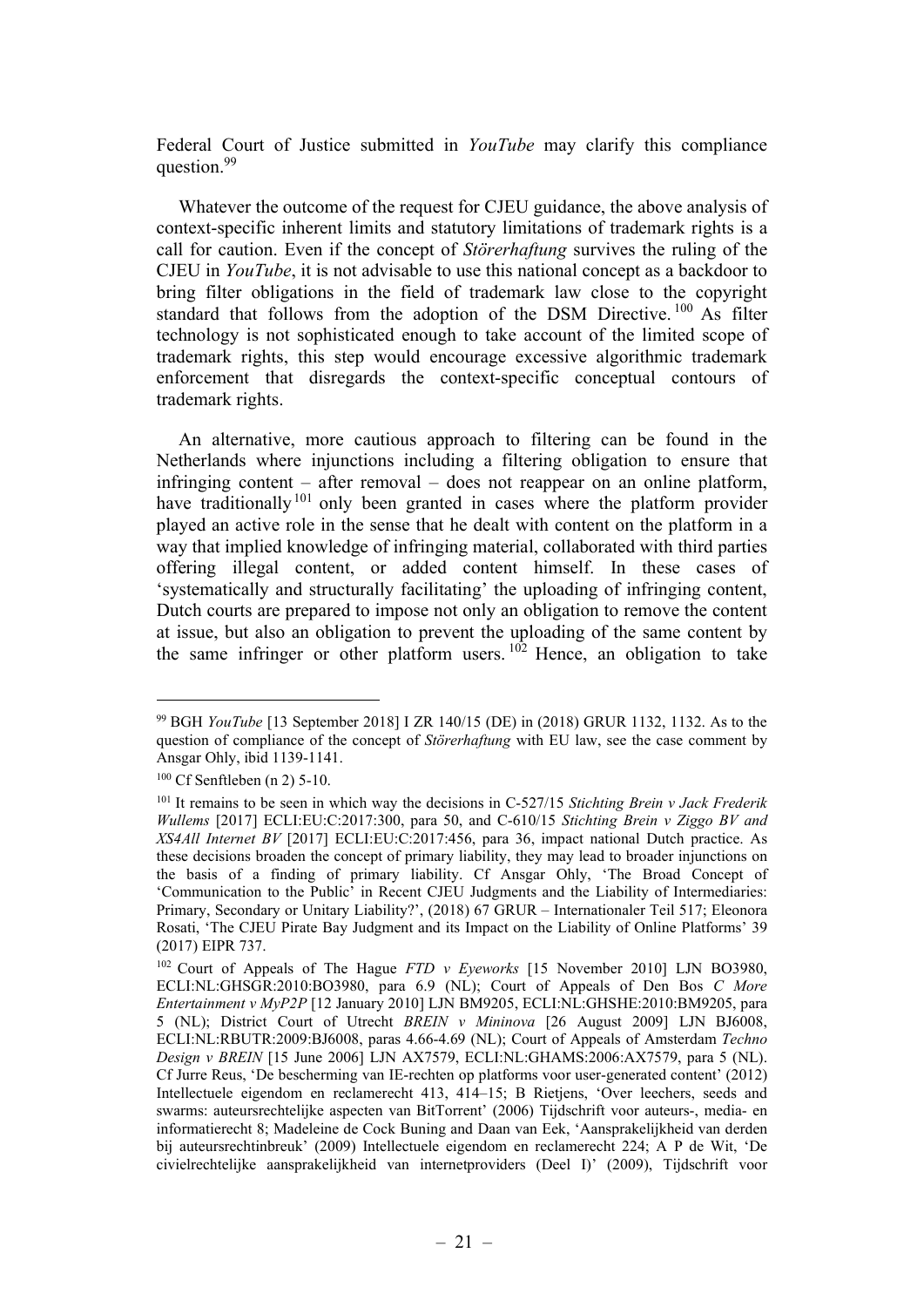measures against repeat infringers are conceivable with regard to specific content, if the platform provider plays an active role and has knowledge of the infringing content.<sup>103</sup>

In cases where the intermediary does not systematically and structurally facilitate infringing activities, Dutch courts are hesitant to impose far-reaching filter obligations. In particular, they embark on a thorough scrutiny of the scope of the injunction in the light of the principle of proportionality. In Stokke v Marktplaats, for instance, the Court of Appeals of Leeuwarden attached particular importance to the fact that the majority of offers on the online sales portal Marktplaats stemmed from private parties and had a less corrosive effect on Stokke's business activities than offers posted by commercial sellers. The Court also attached importance to the fact that Stokke—as copyright and trademark owner—monitored the offers on the auction site anyway and had declared during the proceedings that it would continue this practice in the future. Against this background, the Court found it disproportionate to impose the additional burden of establishing a filtering system on the platform provider Marktplaats. In the Court's view, additional monitoring by Marktplaats itself would add little to the results reached on the basis of the measures already taken by the rights holder himself.<sup>104</sup>

The proportionality test also played a decisive role in the context of copyright infringement. In the national BREIN  $\nu$  Ziggo decisions preceding the ruling of the  $CJEU$ ,<sup>105</sup> blocking orders with regard to the platform The Pirate Bay had been granted in first instance. The Court of Appeals of The Hague, however, concluded that the website blocking had been disproportionate because internet users had little difficulty in circumventing the resulting access restriction. Moreover, the Court held that the blocking order could hardly be deemed effective as long as BREIN focused on only one file-sharing platform while leaving other platforms intact that could serve as alternative avenues for infringing activities. In such a case, the file-sharing traffic would only be diverted instead of being reduced. Given this lack of effectiveness, the inroads made into the fundamental freedom to conduct a business could not be justified.<sup>106</sup>

Internetrecht 37; AP de Wit, 'De civielrechtelijke aansprakelijkheid van internetproviders (Deel II)' (2009) Tijdschrift voor Internetrecht 72.

<sup>&</sup>lt;sup>103</sup> For an example of the grant of a preliminary filtering injunction because of active control of platform content and knowledge resulting from this control activity, see District Court of Amsterdam PVH v Facebook [21 December 2018] ECLI:NL:RBAMS:2018:9362, para 4.10-4.11 (NL).

<sup>&</sup>lt;sup>104</sup> See Court of Appeals of Leeuwarden Stokke v Marktplaats [22 May 2012] LJN BW6296, ECLI:NL:GHLEE:2012:BW6296, para 8.4–10.5 (NL). Cf Reus (n 102) 416; MHM Schellekens, 'Internet-filteren – komt van het een het ander?' (2011) Mediaforum 286, 289–93; Christiaan Alberdingk Thijm, 'Wat is de zorgplicht van Hyves, XS4All en Marktplaats?' (2008) Ars Aequi 573.

<sup>105</sup> See C-610/15 (n 101) para 36.

<sup>&</sup>lt;sup>106</sup> See Court of Appeals of The Hague *BREIN v Ziggo* [28 January 2014] case no 374634, ECLI:NL:GHDHA:2014:88, para 5.10–5.22 (NL).